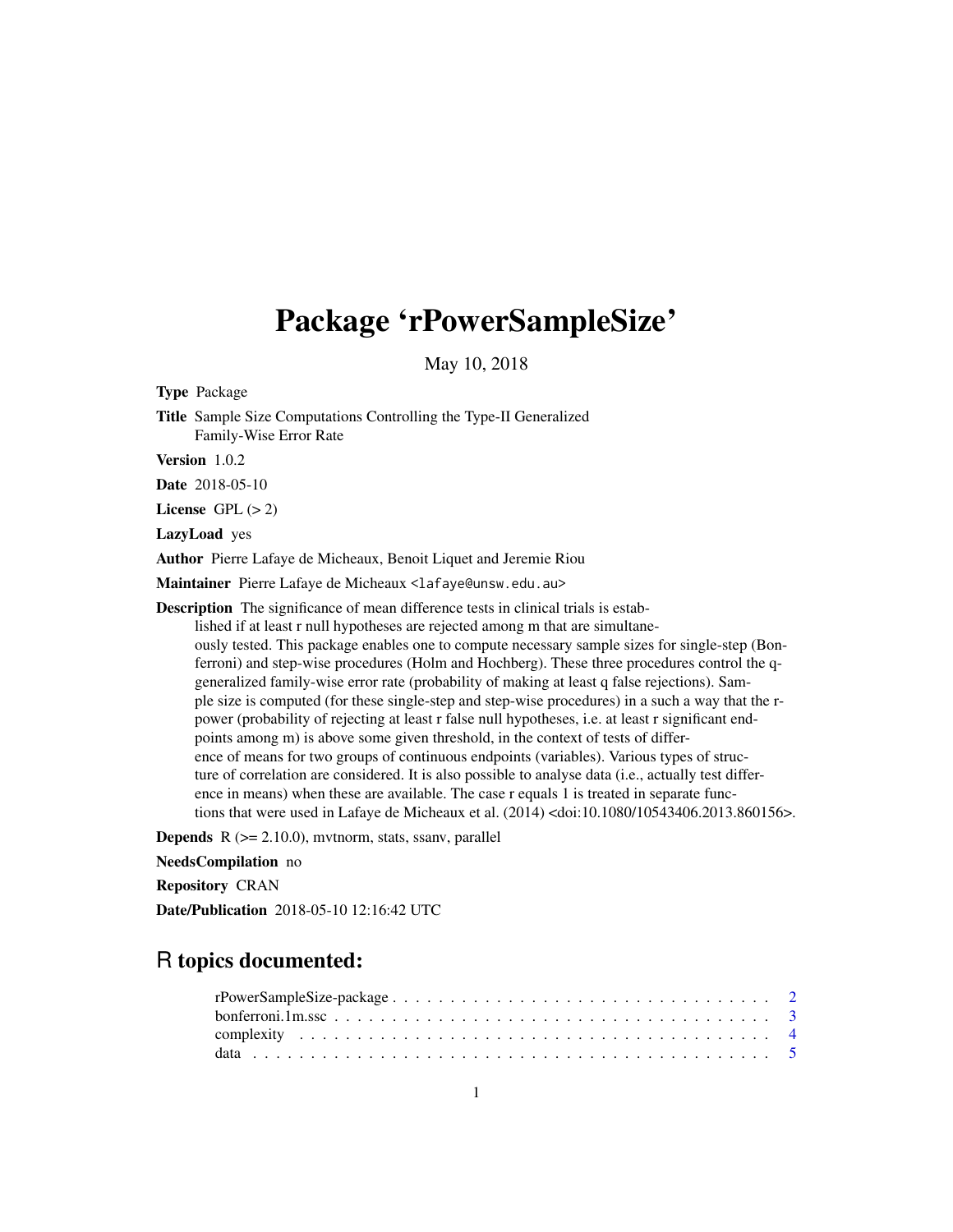<span id="page-1-0"></span>

| Index | 27 |
|-------|----|

rPowerSampleSize-package

*Sample Size Computation and Data Analysis in the context of multiple continuous endpoints in clinical trials.*

## **Description**

The package rPowerSampleSize has been developped in order to compute the sample size, and to analyse the data, in the context of multiple primary continuous endpoints in clinical trials. Two approaches are available for the decision rule "at least one significant endpoint among m". All the procedures which correspond to this decision rule include 1m in the name of the function. An individual procedure based on Union-Intersection Procedure, and a global method based on multivariate linear model. This package for this decision rule contains four functions: two for the sample size determination (one for individual procedure, and one for a global method), and two for data analysis in order to resolve the multiple testing problems (one for individual procedure, and one for a global method). The sample size computation for the Bonferroni Procedure is also available. A generalisation of the first case is also available with a decision rule "at least r significant endpoint among the m primary endpoint". The procedure which corresponds to this decision rule include rm in the name of the function. We have one functions here where we study the sample size computation.

## Details

| Package:  | rPowerSampleSize |
|-----------|------------------|
| Type:     | Package          |
| Version:  | 1.0              |
| Date:     | 2012-03-21       |
| License:  | GPL(>2)          |
| LazyLoad: | yes              |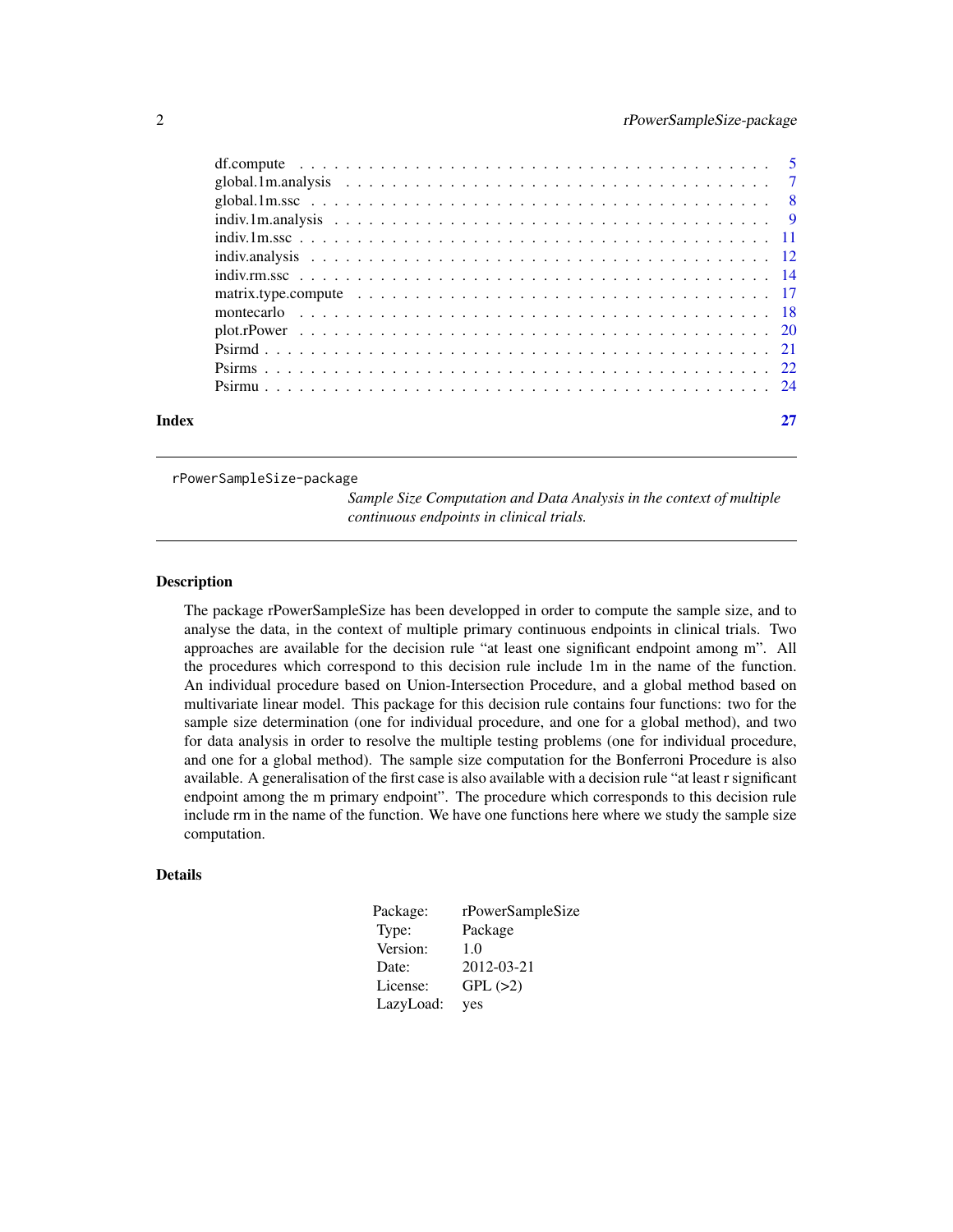#### <span id="page-2-0"></span>Author(s)

Pierre Lafaye de Micheaux, Benoit Liquet and Jeremie Riou Maintainer: Pierre Lafaye de Micheaux <lafaye@unsw.edu.au>

<span id="page-2-1"></span>bonferroni.1m.ssc *Sample Size Computation with Single Step Bonferroni Method in the Context of Multiple Continuous Endpoints.*

## Description

This function computes the sample size for an analysis of multiple test with a single step Bonferroni procedure.

#### Usage

```
bonferroni.1m.ssc(mean.diff, sd, cor, power = 0.8, alpha = 0.05,
alternative = "two.sided")
```
## Arguments

| mean.diff   | vector of the mean differences of the m endpoints between both groups under the<br>alternative hypothesis.            |
|-------------|-----------------------------------------------------------------------------------------------------------------------|
| sd          | vector of the standard deviations of the mendpoints. These are assumed identical<br>for both groups.                  |
| cor         | correlation matrix between the endpoints. These are assumed identical for both<br>groups.                             |
| power       | value which corresponds to the chosen power.                                                                          |
| alpha       | value which correponds to the chosen Type-I error rate bound.                                                         |
| alternative | character string specifying the alternative hypothesis, must be one of "two sided"<br>(default), "greater" or "less". |

#### Value

Sample size The required sample size.

#### Author(s)

P. Lafaye de Micheaux, B. Liquet and J. Riou

## References

Lafaye de Micheaux P., Liquet B., Marque S., Riou J. (2014). Power and Sample Size Determination in Clinical Trials With Multiple Primary Continuous Correlated Endpoints, *Journal of Biopharmaceutical Statistics*, 24, 378–397. Adcock, C. J. (2007). Sample size determination: a review. *Journal of the Royal Statistical Society: Series D (The Statistician)*, 46:261-283.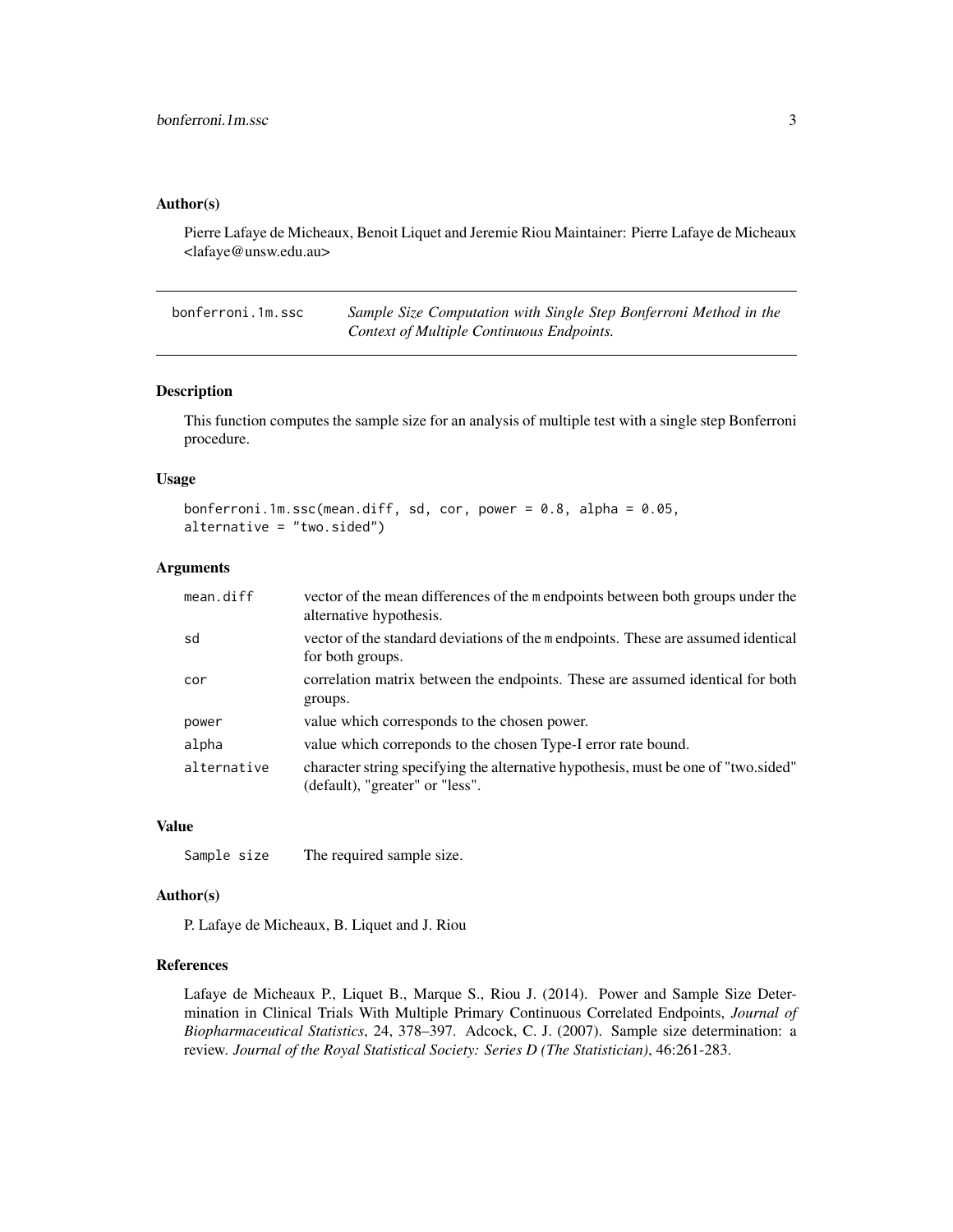## See Also

[global.1m.analysis](#page-6-1), [indiv.1m.ssc](#page-10-1), [indiv.1m.analysis](#page-8-1), [global.1m.ssc](#page-7-1)

## Examples

```
## Not run:
# Sample size computation for the global method
bonferroni.1m.ssc(mean.diff = c(0.1, 0.2, 0.3), sd = c(1, 1, 1), cor =
diag(1, 3))
```
## End(Not run)

complexity *Computation of the complexity of the numerical computations.*

#### Description

This function computes the complexity of our formulas.

#### Usage

```
complexity(method, exchangeable, r, p, display = TRUE)
```
## Arguments

| method       | "Bonferroni", "Hochberg" or "Holm".                                             |
|--------------|---------------------------------------------------------------------------------|
| exchangeable | Logical indicating if we are in the exchangeable case or not.                   |
| r.           | integer, $r = 1, , m$ . Desired number of endpoints to be declared significant. |
| p            | integer, $p = 1, , m$ . Indicates the number of false null hypotheses.          |
| display      | Logical. Should we display the complexity.                                      |

### Value

Complexity of the formulas (i.e., number of individual probabilities computed using the function pmvt (or pmvnorm) in the non exchangeable case).

## Author(s)

P. Lafaye de Micheaux, B. Liquet and J. Riou

## References

Delorme P., Lafaye de Micheaux P., Liquet B., Riou, J. (2015). Type-II Generalized Family-Wise Error Rate Formulas with Application to Sample Size Determination. *Statistics in Medicine.* Romano J. and Shaikh A. (2006) Stepup Procedures For Control of Generalizations of the Familywise Error Rate. *The Annals of Statistics*, 34(4), 1850–1873.

<span id="page-3-0"></span>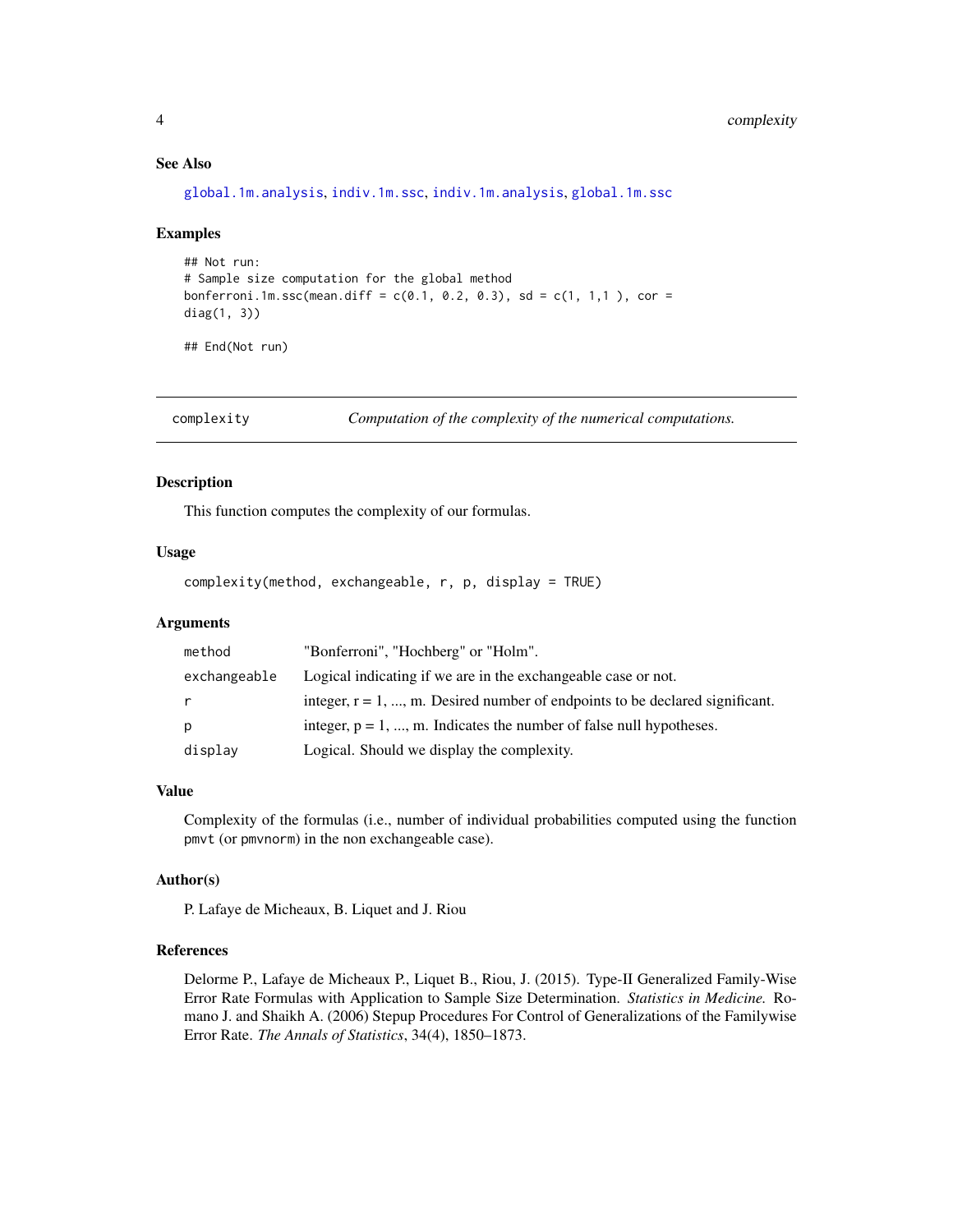<span id="page-4-0"></span>

## Description

This simulated dataset contains three outcomes, and one adjustement variable, divided in two groups.

## Usage

data(data.sim)

## Format

A data frame with 100 observations on the following 5 variables.

- Y1 numeric vector of the first outcome
- Y2 numeric vector of the second outcome
- Y3 numeric vector of the third outcome

Group binary vector of the group variable

A numeric vector of the adjustment variable

## Examples

data(data.sim)

df.compute *Computation of degrees of freedom.*

## Description

This function computes the degrees of freedom.

## Usage

```
df.compute(nE, nC, SigmaE = NULL, SigmaC = NULL, matrix.type = NULL,
equalSigmas = NULL, m = NULL)
```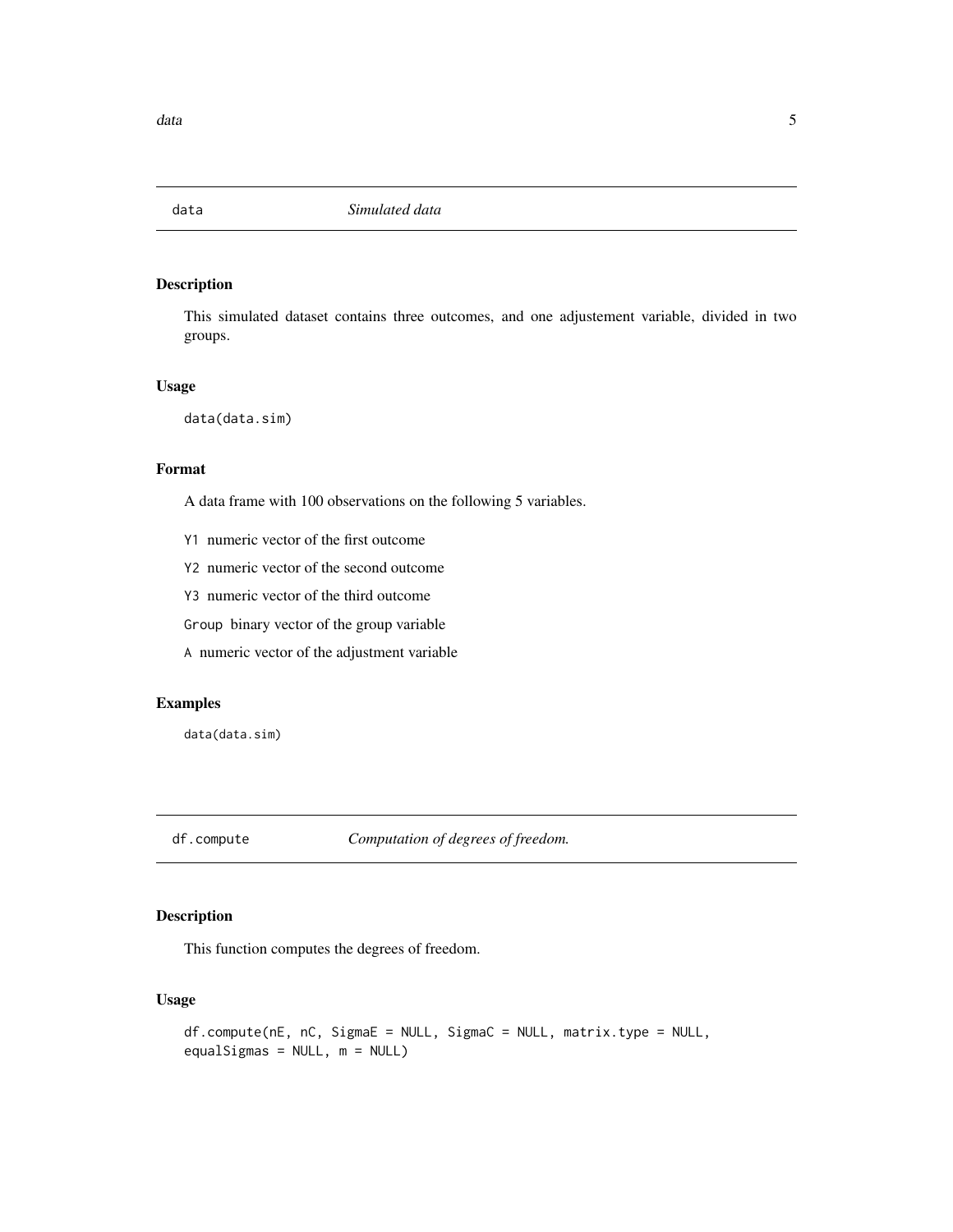## <span id="page-5-0"></span>Arguments

| nE          | Sample size for the experimental (test) group.                                                                              |
|-------------|-----------------------------------------------------------------------------------------------------------------------------|
| nC          | Sample size for the control group.                                                                                          |
| SigmaE      | NULL or a matrix indicating the covariances between the primary endpoints in<br>the experimental (test) group. See Details. |
| SigmaC      | NULL or a matrix indicating the covariances between the primary endpoints in<br>the control group. See Details.             |
| matrix.type | NULL or an integer among 1, 2, 3, 4, giving the type of the matrices 'SigmaE'<br>and 'SigmaC'. See Details.                 |
| equalSigmas | NULL or a logical indicating if 'SigmaC' and 'SigmaE' are equal. See Details.                                               |
| m           | NULL or the value for m. See Details.                                                                                       |

## **Details**

You should provide either both SigmaE, SigmaC or both matrix.type, equalSigmas. When you provide the former, the latter should be set to NULL. And vice versa.

## Value

df The degrees of freedom.

## Author(s)

P. Lafaye de Micheaux, B. Liquet and J. Riou

#### References

Delorme P., Lafaye de Micheaux P., Liquet B., Riou, J. (2015). Type-II Generalized Family-Wise Error Rate Formulas with Application to Sample Size Determination. *Statistics in Medicine.* Romano J. and Shaikh A. (2006) Stepup Procedures For Control of Generalizations of the Familywise Error Rate. *The Annals of Statistics*, 34(4), 1850–1873.

#### See Also

[global.1m.analysis](#page-6-1), [indiv.1m.ssc](#page-10-1), [indiv.1m.analysis](#page-8-1), [global.1m.ssc](#page-7-1)

## Examples

```
## Not run:
# standard deviation of the treatment effect
var <- c(0.3520^2,0.6219^2,0.5427^2,0.6075^2,0.6277^2,0.5527^2,0.8066^2)
# Correlation matrix
cov <- matrix(1,ncol=7,nrow=7)
cov[1,2:7] <- cov[2:7,1] <- c(0.1341692,0.1373891,0.07480123,0.1401267,0.1280336,0.1614103)
cov[2,3:7] <- cov[3:7,2] <- c(0.2874531,0.18451960,0.3156895,0.2954996,0.3963837)
cov[3,4:7] \leftarrow cov[4:7,3] \leftarrow c(0.19903400, 0.2736123, 0.2369907, 0.3423579)cov[4,5:7] \leftarrow cov[5:7,4] \leftarrow c(0.1915028,0.1558958,0.2376056)
```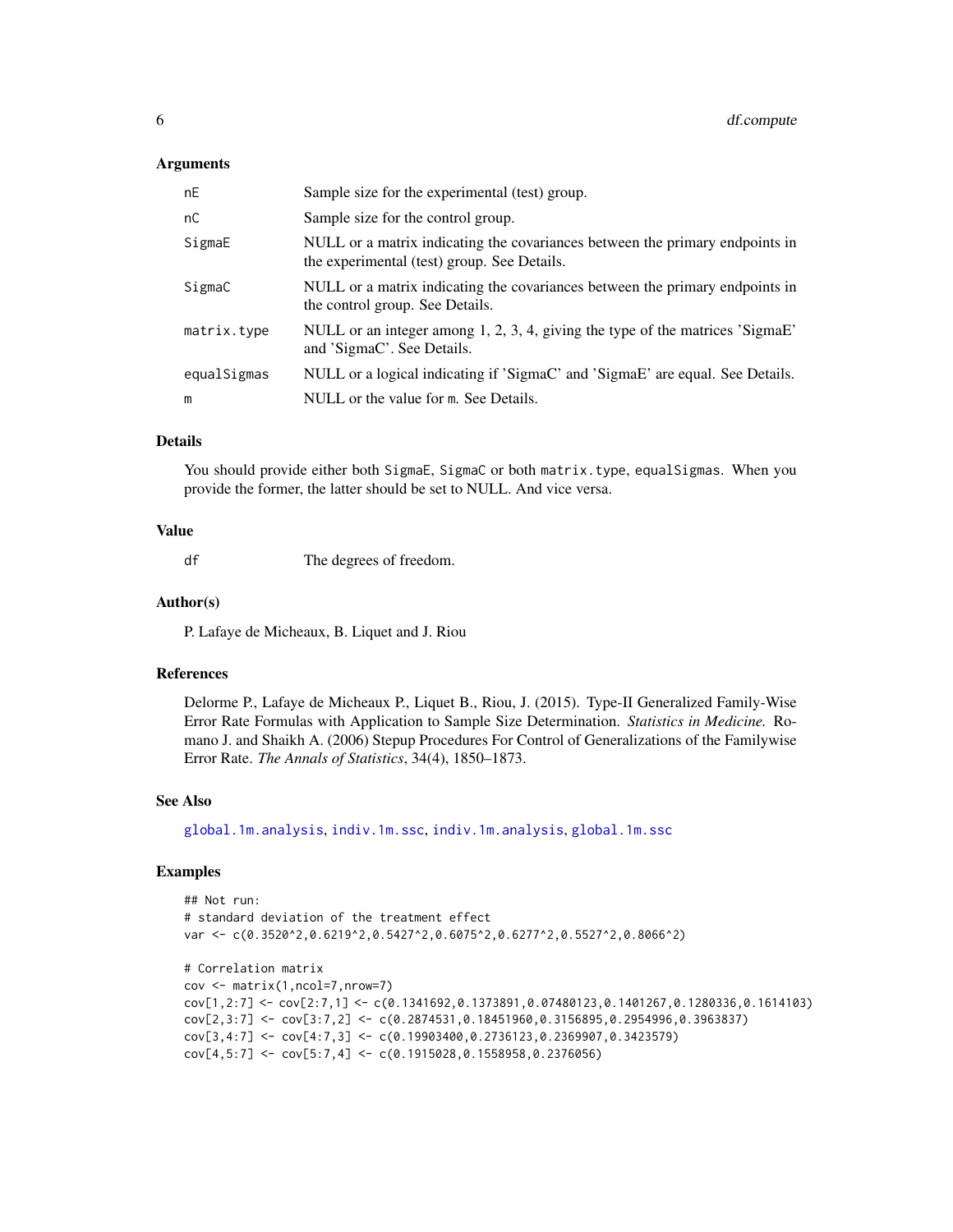## <span id="page-6-0"></span>global.1m.analysis 7

```
cov[5,6:7] <- cov[6:7,5] <- c(0.2642217,0.3969920)cov[6,7] \leftarrow cov[7,6] \leftarrow c(0.3352029)# Covariance matrix
diag(cov) <- var
df.compile(Sigma = cov, SigmaC = cov, nE = 20, nC = 30)## End(Not run)
```
<span id="page-6-1"></span>global.1m.analysis *Data analysis with a global method in the context of multiple continuous endpoints*

#### Description

This function aims at analysing  $m$  multiple continuous endpoints with a global procedure. The clinical aim is to be able to detect a mean difference between the test  $T$  and the control  $C$  product for at least one endpoint among  $m$ . This method is based on a multivariate model taking into account the correlations between the m endpoints and possibly some adjustment variables. The result gives only a global decision.

#### Usage

```
global.1m.analysis(XC, XT, A, alpha = 0.05, n = NULL)
```
#### **Arguments**

| XC    | matrix of the outcome for the control group.                                 |
|-------|------------------------------------------------------------------------------|
| XT    | matrix of the outcome for the test group.                                    |
| A     | matrix of the adjustment variables.                                          |
| n     | sample size of a group. The sample size needs to be the same for each group. |
| alpha | value which corresponds to the chosen Type-I error rate bound.               |
|       |                                                                              |

#### Value

Pvalue the p-value of the global test.

## Author(s)

P. Lafaye de Micheaux, B. Liquet and J. Riou

### References

Lafaye de Micheaux P., Liquet B., Marque S., Riou J. (2014). Power and Sample Size Determination in Clinical Trials With Multiple Primary Continuous Correlated Endpoints, *Journal of Biopharmaceutical Statistics*, 24, 378–397.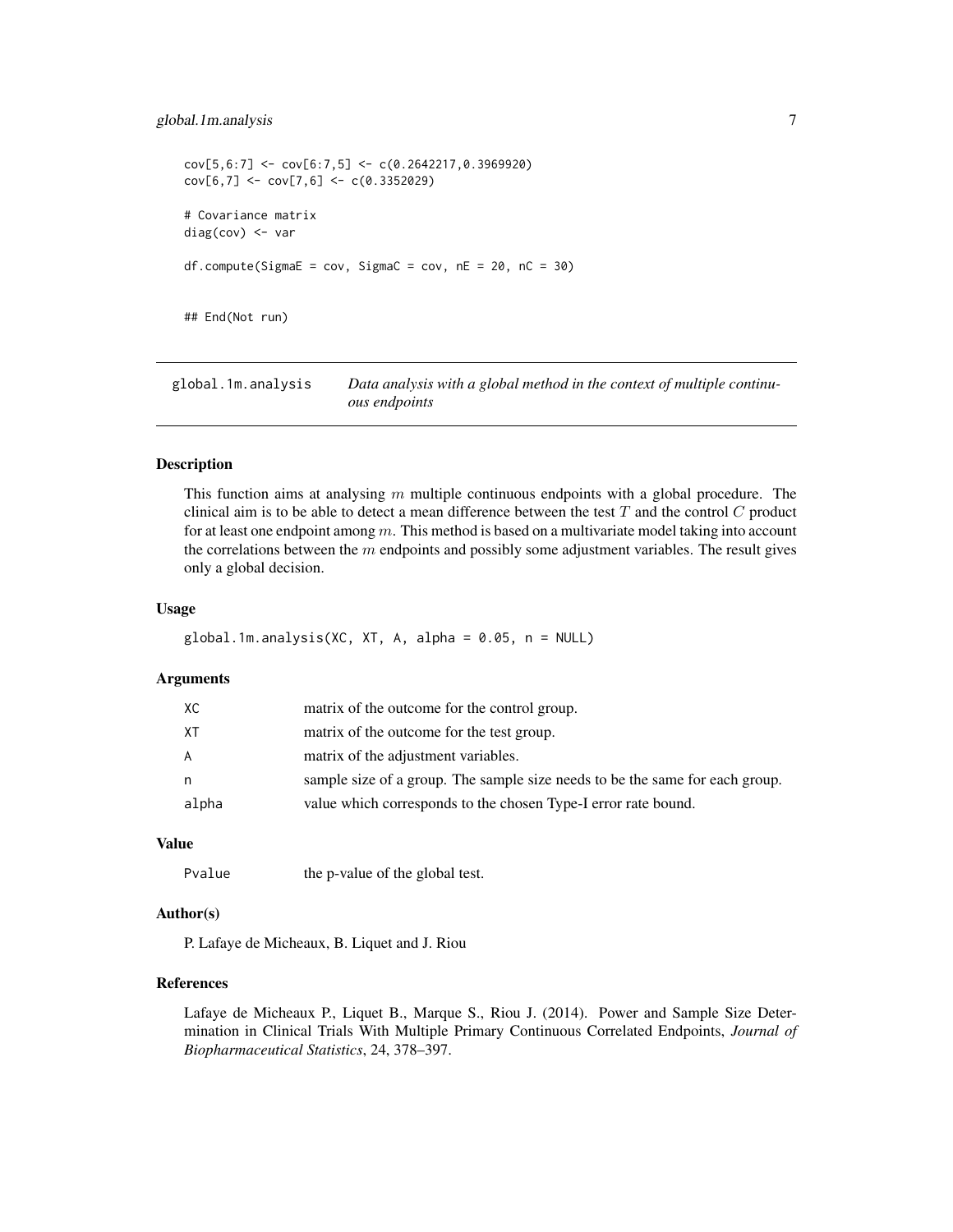## <span id="page-7-0"></span>See Also

[global.1m.ssc](#page-7-1), [indiv.1m.ssc](#page-10-1), [indiv.1m.analysis](#page-8-1), [bonferroni.1m.ssc](#page-2-1)

#### Examples

```
# Calling the data
data(data.sim)
# Data analysis for the global method
n \leftarrow \text{nrow(data)} / 2XC <- data[1:n, 1:3]
XT < - data[(n + 1):(2 * n), 1:3]
global.1m.analysis(XC = XC, XT = XT, A = data[, 5])
```
<span id="page-7-1"></span>global.1m.ssc *Sample Size Computation Based on a Global Procedure in the Context of Multiple Continuous Endpoints*

## Description

This function computes the sample size with a global method in the context of  $m$  multiple continuous endpoints. Two groups are considered:  $C$  for control and  $T$  for treatment. The clinical aim is to be able to detect a mean difference between the test and the control product for at least one endpoint among  $m$ . This method is based on a multivariate model with co-variates taking into account the correlations between the endpoints.

#### Usage

```
global.1m.ssc(method, mean.diff, sd, cor, v = NULL, M = NULL,
power = 0.8, alpha = 0.05)
```
## Arguments

| method    | either "Model" if no co-variates are involved and "Adj.Model" for a model with<br>co-variates.                                                                                                                                               |
|-----------|----------------------------------------------------------------------------------------------------------------------------------------------------------------------------------------------------------------------------------------------|
| mean.diff | vector of the mean differences of the m endpoints between both groups under the<br>alternative hypothesis.                                                                                                                                   |
| sd        | vector of the standard deviations of the m endpoints. These are assumed identical<br>for both groups.                                                                                                                                        |
| cor       | correlation matrix between the endpoints. These are assumed identical for both<br>groups.                                                                                                                                                    |
| $\vee$    | v is a $p \times 1$ vector whose $l^{th}$ component is $v_l = \bar{a}_l^C - \bar{a}_l^T$ , where p is the number<br>of adjustment variables, and $\bar{a}^i_i$ is the mean of the adjustment variable $a_l$ for the<br>group $i, i = C, T$ . |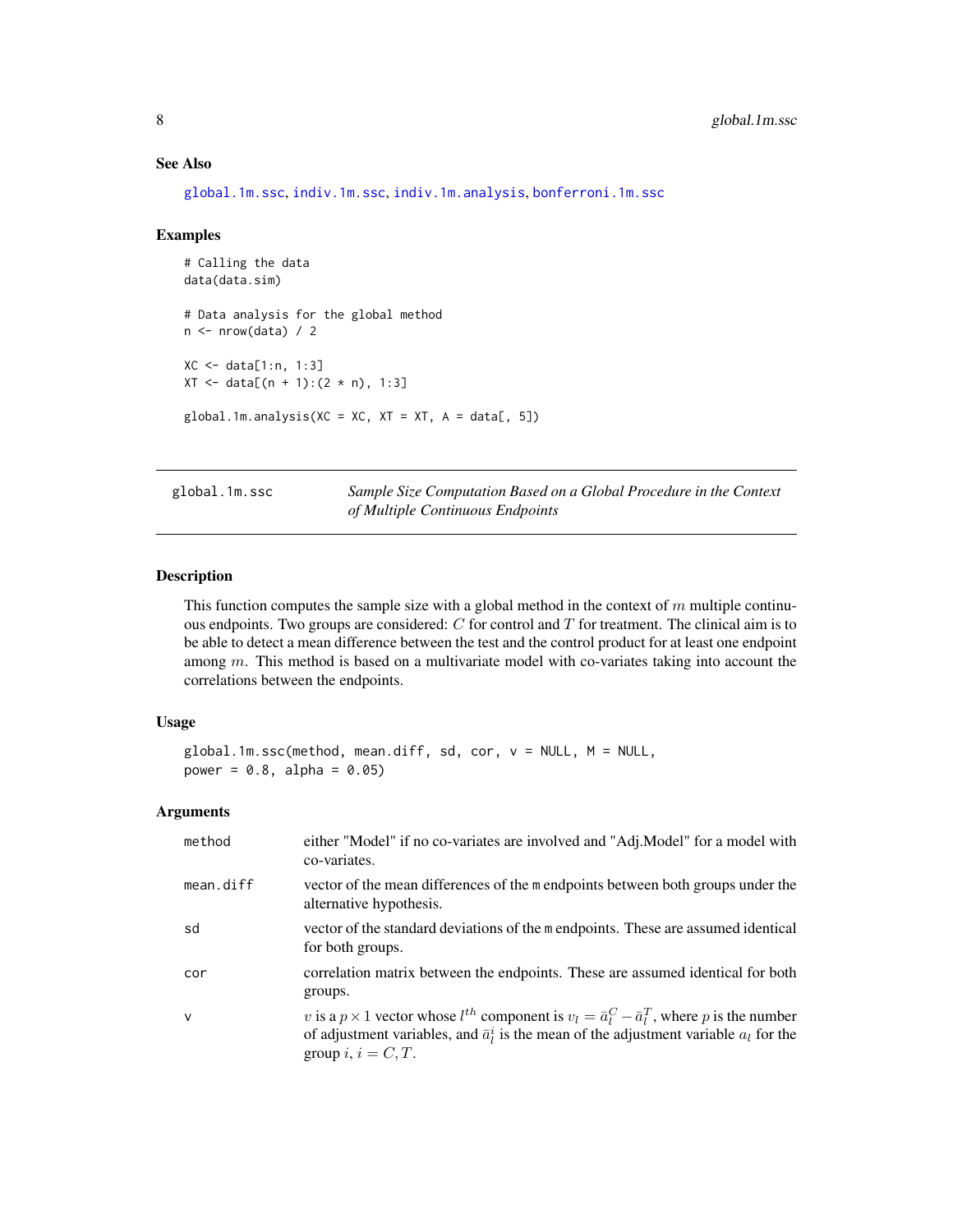<span id="page-8-0"></span>

| M     | M is a $p \times p$ matrix with general term $M_{l,l'} = (\overline{a_l a_{l'}}^C - \overline{a}_l^C \overline{a}_{l'}^C) + (\overline{a_l a_{l'}}^T - \overline{a}_l^T \overline{a}_{l'}^T)$ . |
|-------|-------------------------------------------------------------------------------------------------------------------------------------------------------------------------------------------------|
| power | value which corresponds to the chosen power.                                                                                                                                                    |
| alpha | value which corresponds to the chosen Type-I error rate bound.                                                                                                                                  |

#### Value

Sample size The required sample size.

## Author(s)

P. Lafaye de Micheaux, B. Liquet and J. Riou

## References

Lafaye de Micheaux P., Liquet B., Marque S., Riou J. (2014). Power and Sample Size Determination in Clinical Trials With Multiple Primary Continuous Correlated Endpoints, *Journal of Biopharmaceutical Statistics*, 24, 378–397.

## See Also

[global.1m.analysis](#page-6-1), [indiv.1m.ssc](#page-10-1), [indiv.1m.analysis](#page-8-1), [bonferroni.1m.ssc](#page-2-1)

#### Examples

```
# Sample size computation for the global method
global.1m.ssc(method = "Adj.Model", mean.diff = c(0.1, 0.2, 0.3), sd =
c(1, 1, 1), cor = diag(1, 3), v = -0.2, M = 0.46)
# Table 2 in our 2014 paper:
Sigma2 <- matrix(c(5.58, 2, 1.24, 2, 4.29, 1.59, 1.24, 1.59, 4.09), ncol = 3)
sd2 <- sqrt(diag(Sigma2))
cor2 <- diag(1 / sd2) %*% Sigma2 %*% diag(1 / sd2)
mu2 <- c(0.35, 0.28, 0.46)
m < -3global.1m.ssc(method = "Model", mean.diff = mu2, sd = sd2, cor = cor2)
```
<span id="page-8-1"></span>indiv.1m.analysis *Data analysis with an individual testing procedure in the context of multiple continuous endpoints*

## Description

This function aims at analysing some multiple continuous endpoints with an individual testing procedure. This method, based on Union-Intersection test procedure, allows one to take into account the correlations between the different endpoints in the analysis.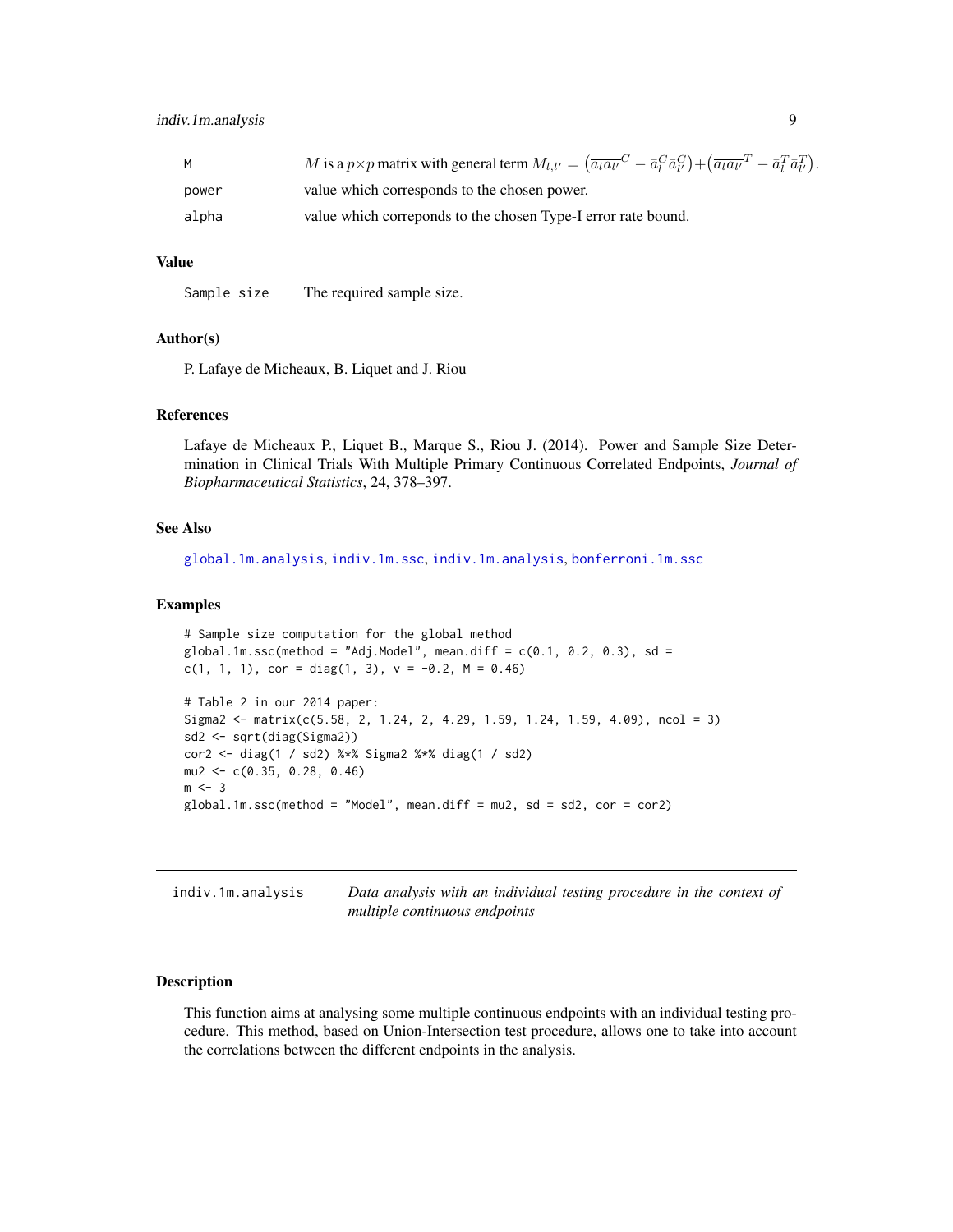## <span id="page-9-0"></span>Usage

```
indiv.1m.analysis(method, XC, XT, varX = NULL, alpha = 0.05,
alternative = "two.sided", n = NULL)
```
## Arguments

| method      | description of the covariance matrix estimation. Two choices are possible: "Un-<br>known" (normality assumption and unknown covariance matrix) and "Asympt" |
|-------------|-------------------------------------------------------------------------------------------------------------------------------------------------------------|
|             | (asymptotic context).                                                                                                                                       |
| XC          | matrix of the outcomes for the control group.                                                                                                               |
| XT          | matrix of the outcomes for the test group.                                                                                                                  |
| varX        | covariance matrix. Should be provided when 'method' = 'Known'.                                                                                              |
| alpha       | value which corresponds to the chosen Type-I error rate bound.                                                                                              |
| alternative | character string specifying the alternative hypothesis, must be one of "two sided"<br>(default), "greater" or "less".                                       |
| n           | NULL. Sample size of a group, computed from XC.                                                                                                             |
|             |                                                                                                                                                             |

## Value

| UnAdjPvalue | unadjusted p-values. |
|-------------|----------------------|
| AdjPvalue   | corrected p-values.  |

#### Author(s)

P. Lafaye de Micheaux, B. Liquet and J. Riou

## References

Lafaye de Micheaux P., Liquet B., Marque S., Riou J. (2014). Power and Sample Size Determination in Clinical Trials With Multiple Primary Continuous Correlated Endpoints, *Journal of Biopharmaceutical Statistics*, 24, 378–397.

## See Also

[global.1m.ssc](#page-7-1), [indiv.1m.ssc](#page-10-1), [global.1m.analysis](#page-6-1), [bonferroni.1m.ssc](#page-2-1)

## Examples

```
# Calling the data
data(data.sim)
# Data analysis for the individual method
n <- nrow(data) / 2
XC <- data[1:n, 1:3]
XT < - data[(n + 1):(2 * n), 1:3]
indiv.1m.analysis(method = "UnKnown", XC = XC, XT = XT)
```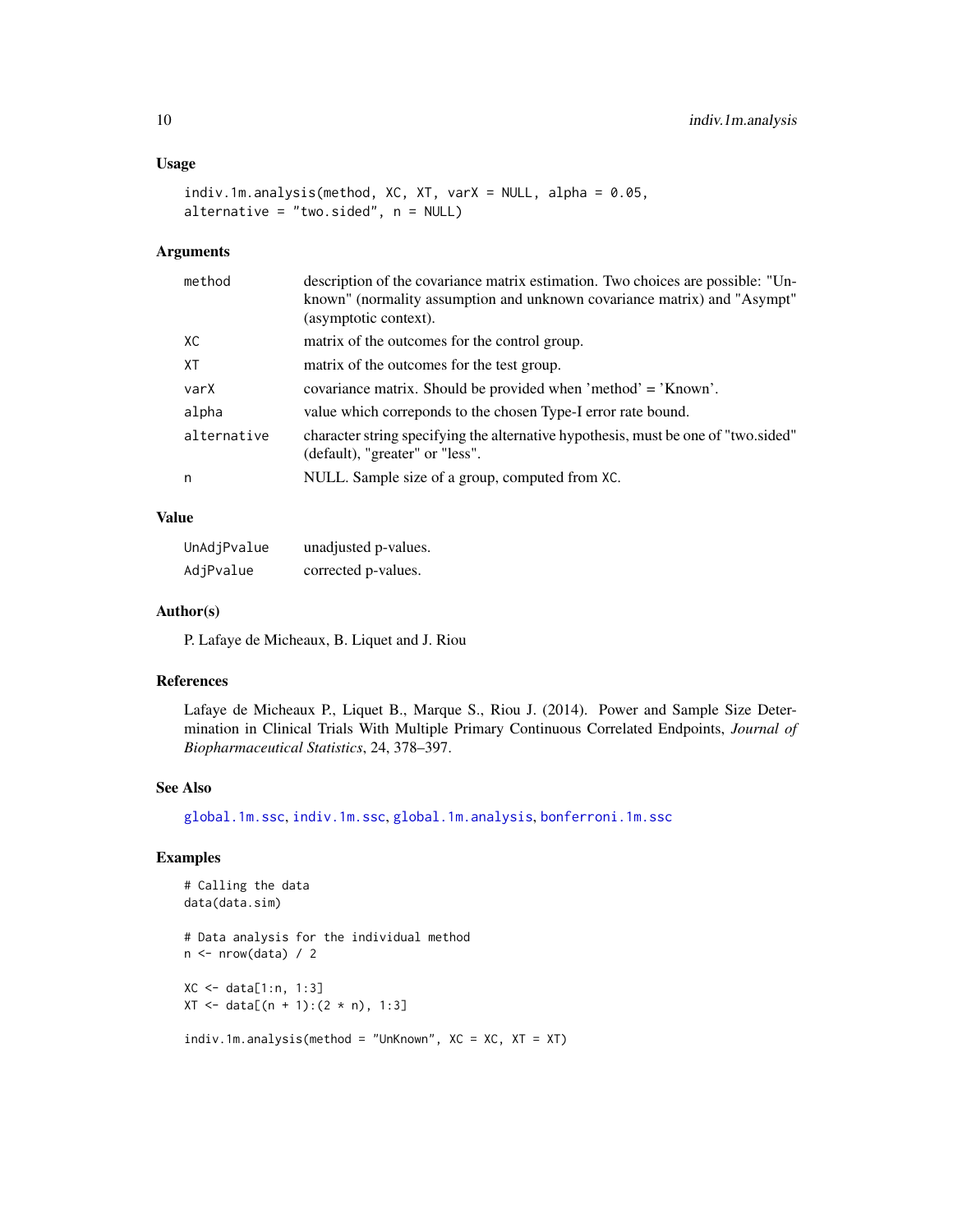<span id="page-10-1"></span><span id="page-10-0"></span>indiv.1m.ssc *Sample size computation with an individual testing procedure in the context of multiple continuous endpoints*

## Description

This function computes the sample size with an individual testing procedure in the context of multiple continuous endpoints. This method, based on the Union-Intersection testing procedure, allows one to take into account the correlation between the different endpoints in the computation of the sample size.

#### Usage

```
indiv.1m.ssc(method, ES, cor, power = 0.8, alpha = 0.05, alternative ="two.sided", tol = 1e-04, maxiter = 1000, tol.uniroot = 1e-04)
```
## Arguments

| method      | description of the covariance matrix estimation. Two choices are possible: "Un-<br>known" (normality assumption and unknown covariance matrix) and "Asympt"<br>(asymptotic context). |
|-------------|--------------------------------------------------------------------------------------------------------------------------------------------------------------------------------------|
| ES.         | vector indicating the values of the effect size. The definition of the effect size is<br>presented in the "Details" section.                                                         |
| cor         | matrix indicating the correlation matrix between the endpoints.                                                                                                                      |
| power       | value which corresponds to the chosen power.                                                                                                                                         |
| alpha       | value which corresponds to the chosen Type-I error rate bound.                                                                                                                       |
| alternative | character string specifying the alternative hypothesis, must be one of "two sided"<br>(default), "greater" or "less".                                                                |
| tol         | the desired accuracy (convergence tolerance) for our algorithm.                                                                                                                      |
| maxiter     | maximum number of iterations.                                                                                                                                                        |
| tol.uniroot | desired accuracy (convergence tolerance) for the uniroot. integer function.                                                                                                          |

## Details

ES: The effect size definition parameter for the  $k^{th}$  endpoint is defined as  $\frac{\mu_k^T - \mu_k^C}{\sigma_k^*}$ , where  $\sigma_k^*$  refers to the standard deviation of the population from which the different treatment groups were taken and  $\mu_k^T - \mu_k^C$  is the true mean difference between the test and the control group for the  $k^{th}$  group. We consider that:  $\sigma_k^* = \frac{\sigma_{k,T}^2 + \sigma_{k,C}^2}{2}$ .

#### Value

Adjusted Type-I error rate adjusted Type-I error rate. Sample size the required sample size.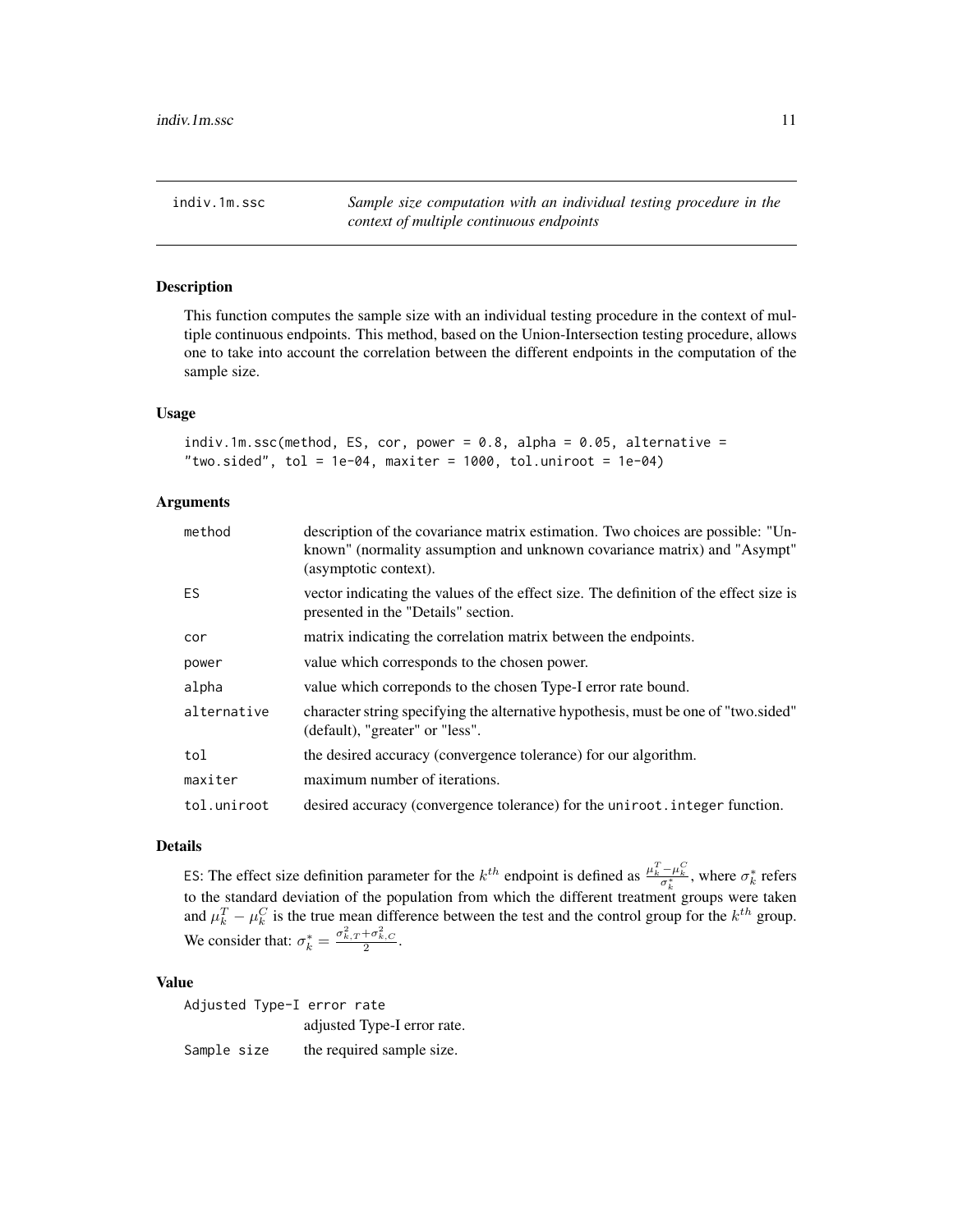## <span id="page-11-0"></span>Author(s)

P. Lafaye de Micheaux, B .Liquet and J .Riou

## References

Lafaye de Micheaux P., Liquet B., Marque S., Riou J. (2014). Power and Sample Size Determination in Clinical Trials With Multiple Primary Continuous Correlated Endpoints, *Journal of Biopharmaceutical Statistics*, 24, 378–397.

## See Also

[global.1m.ssc](#page-7-1), [global.1m.analysis](#page-6-1), [indiv.1m.analysis](#page-8-1), [bonferroni.1m.ssc](#page-2-1)

#### Examples

```
# Sample size computation for the individual method
indiv.1m.ssc(method = "Known", ES = c(0.1, 0.2, 0.3), cor = diag(1, 3))
```

```
# Table 2 in our 2014 paper:
Sigma2 <- matrix(c(5.58, 2, 1.24, 2, 4.29, 1.59, 1.24, 1.59, 4.09), ncol = 3)
sd2 <- sqrt(diag(Sigma2))
cor2 <- diag(1 / sd2) %*% Sigma2 %*% diag(1 / sd2)
mu2 <- c(0.35, 0.28, 0.46)
m < -3indiv.1m.ssc(method = "Known", ES = mu2 / sd2, cor = cor2)
```
<span id="page-11-1"></span>indiv.analysis *Data analysis using an individual testing procedure controlling the qgFWER in the context of* m *multiple continuous endpoints*

#### **Description**

This function aims at analysing some multiple continuous endpoints with individual testing procedures (Bonferroni, Holm, Hochberg). These procedures, based on a Union-Intersection test procedure, allow to take into account the correlation between the different endpoints in the analysis. This function uses critical values from Romano et al. to control the q-gFWER. Different structures of the covariance matrices between endpoints are considered.

## Usage

```
indiv.analysis(method, XE, XC, d, matrix.type, equalSigmas, alpha =
0.05, q = 1, rho = NULL, alternative = "greater", orig.Hochberg = FALSE)
```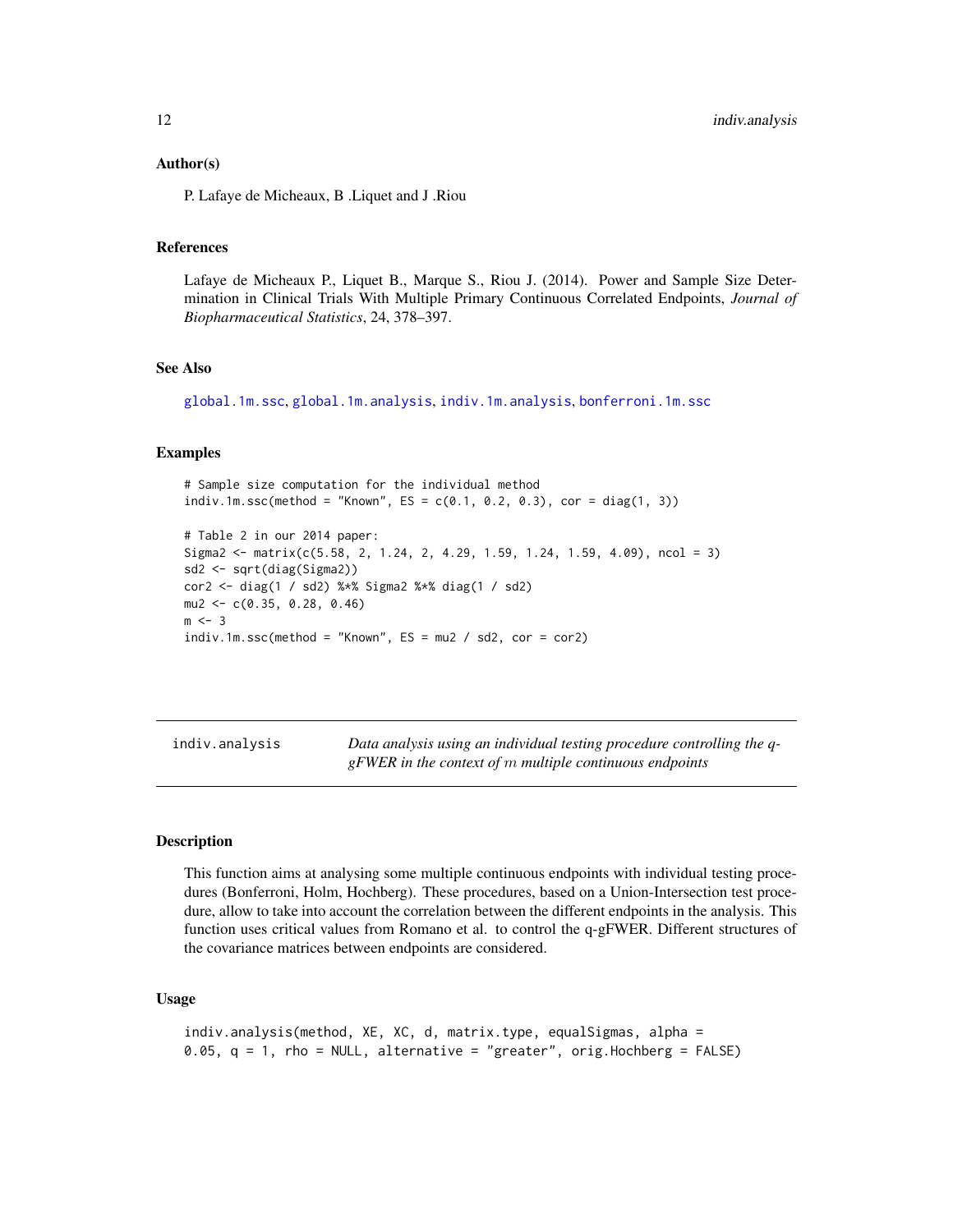## indiv.analysis 13

## Arguments

| method        | "Bonferroni", "Holm" or "Hochberg". When method = "Hochberg", we use<br>critical values involving the D1 term in formula (11) of Romano et al. in order<br>to control strongly the $q$ -FWER. If you want to use the original Hochberg's<br>procedure, set orig. Hochberg to TRUE. Even for $q = 1$ , this is a bad idea except<br>when the p-values can be assumed independent.  |
|---------------|-----------------------------------------------------------------------------------------------------------------------------------------------------------------------------------------------------------------------------------------------------------------------------------------------------------------------------------------------------------------------------------|
| XE            | matrix (of size $n_E \times m$ ) of the outcome for the experimental (test) group.                                                                                                                                                                                                                                                                                                |
| XC            | matrix (of size $n_C \times m$ ) of the outcome for the control group.                                                                                                                                                                                                                                                                                                            |
| d             | vector of length m indicating the true value of the differences in means under the<br>null hypothesis.                                                                                                                                                                                                                                                                            |
| matrix.type   | integer value equal to $1, 2, 3, 4$ or 5. A value of 1 indicates multisample spheric-<br>ity. A value of 2 indicates multisample variance components. A value of 3<br>indicates multisample compound symmetry. A value of 4 indicates multisample<br>compound symmetry with unequal individual (endpoints) variances. A value of<br>5 indicates unstructured variance components. |
| equalSigmas   | logical. Indicates if $\Sigma_E$ is equal to $\Sigma_C$ .                                                                                                                                                                                                                                                                                                                         |
| alpha         | value which corresponds to the chosen q-gFWER type-I error rate control bound.                                                                                                                                                                                                                                                                                                    |
| q             | integer. Value of 'q' $(q=1,,m)$ in the q-gFWER of Romano et al., which is the<br>probability to make at least q false rejections. The default value q=1 corresponds<br>to the classical FWER control.                                                                                                                                                                            |
| rho           | NULL or should be provided only if matrix. type is equal to 3 or 4. This is the<br>value of correlation for the compound symmetry case.                                                                                                                                                                                                                                           |
| alternative   | NOT USED YET. Character string specifying the alternative hypothesis, must<br>be one of "two.sided", "greater" or "less".                                                                                                                                                                                                                                                         |
| orig.Hochberg | logical. To use the standard Hochberg's procedure.                                                                                                                                                                                                                                                                                                                                |

## Value

list(stat = statvec, pvals = pvals, AdjPvals = pvals.adj, sig2hat = varhatvec)

| stat      | individual test statistic values.                                               |
|-----------|---------------------------------------------------------------------------------|
| pvals     | non corrected p-values.                                                         |
| pvals.adj | corrected p-values.                                                             |
| sig2hat   | estimated variance ( <i>i.e.</i> , square of denominator of the test statistic. |

## Author(s)

P. Lafaye de Micheaux, B. Liquet and J. Riou

## References

Delorme P., Lafaye de Micheaux P., Liquet B., Riou, J. (2015). Type-II Generalized Family-Wise Error Rate Formulas with Application to Sample Size Determination. Submitted to *Statistics in Medicine.*

Romano J. and Shaikh A. (2006) Stepup Procedures For Control of Generalizations of the Familywise Error Rate. *The Annals of Statistics*, 34(4), 1850–1873.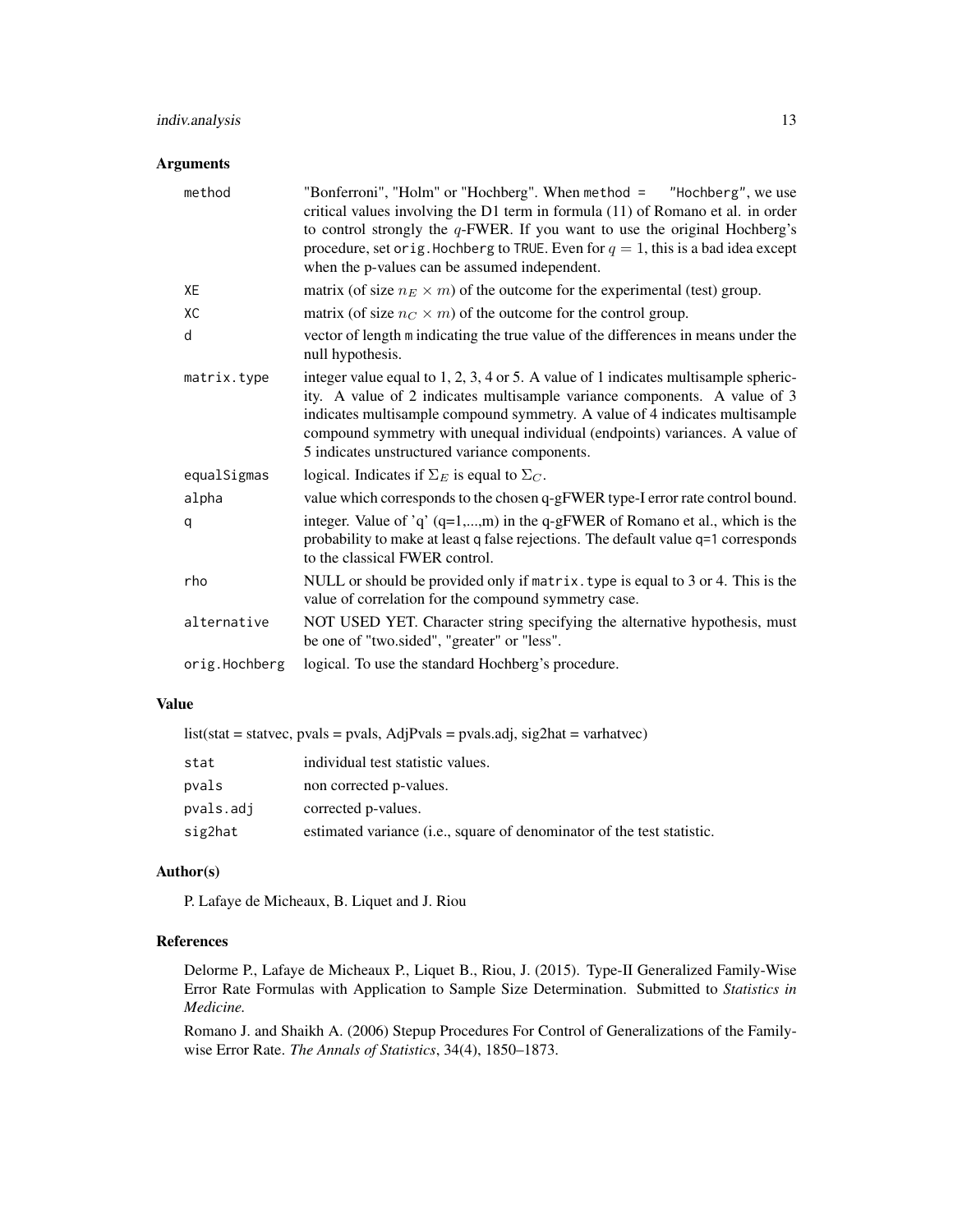## <span id="page-13-0"></span>See Also

[indiv.rm.ssc](#page-13-1),

<span id="page-13-1"></span>

| indiv.rm.ssc | Sample size determination in the context of multiple continuous end- |
|--------------|----------------------------------------------------------------------|
|              | points with a control of the q-gFWER, for a given value of r-power   |
|              | <i>(generalized disjunctive power).</i>                              |

## Description

This function computes the sample size for an analysis of m multiple tests with a control of the q-gFWER.

## Usage

indiv.rm.ssc(method, asympt = FALSE, r, m,  $p = m$ , nCovernE = 1, muC = NULL, muE = NULL, d = NULL, delta = NULL, SigmaC = NULL, SigmaE = NULL, power = 0.8, alpha = 0.05, interval =  $c(2, 2000)$ , q = 1, maxpts =  $25000$ , abseps =  $0.001$ , releps =  $0$ , nbcores = 1, LB = FALSE, orig.Hochberg = FALSE)

## Arguments

| method   | "Bonferroni", "Hochberg" or "Holm". When method = "Hochberg", we use<br>critical values involving the D1 term in formula $(11)$ of Romano et al. in order<br>to control strongly the $q$ -FWER. If you want to use the original Hochberg's<br>procedure, set orig. Hochberg to TRUE. Even for $q = 1$ , this is a bad idea except<br>when the p-values can be assumed independent. |
|----------|------------------------------------------------------------------------------------------------------------------------------------------------------------------------------------------------------------------------------------------------------------------------------------------------------------------------------------------------------------------------------------|
| asympt   | logical. TRUE for the use of the asymptotic approximation by a multivariate<br>normal distribution or FALSE for the multivariate Student distribution.                                                                                                                                                                                                                             |
| r        | integer, $r = 1, , m$ . Desired number of endpoints to be declared significant.                                                                                                                                                                                                                                                                                                    |
| m        | integer. Number of endpoints.                                                                                                                                                                                                                                                                                                                                                      |
| p        | integer, $p = 1, , m$ . Indicates the number of false null hypotheses.                                                                                                                                                                                                                                                                                                             |
| nCovernE | ratio of nC over nE.                                                                                                                                                                                                                                                                                                                                                               |
| muC      | NULL or a vector of length m of the true means of the control group for all end-<br>points under the alternative hypothesis. If muC, muE and d are NULL, then delta<br>should be provided instead.                                                                                                                                                                                 |
| muE      | NULL or a vector of length m of the true means of the experimental (test) group<br>for all endpoints under the alternative hypothesis.                                                                                                                                                                                                                                             |
| d        | NULL or a a vector of length m indicating the true value of the differences in<br>means under the null hypothesis.                                                                                                                                                                                                                                                                 |
| delta    | should be NULL if muC, muE and d are provided. If not, it is equal to muE - muC - d<br>and these parameters should be set to NULL.                                                                                                                                                                                                                                                 |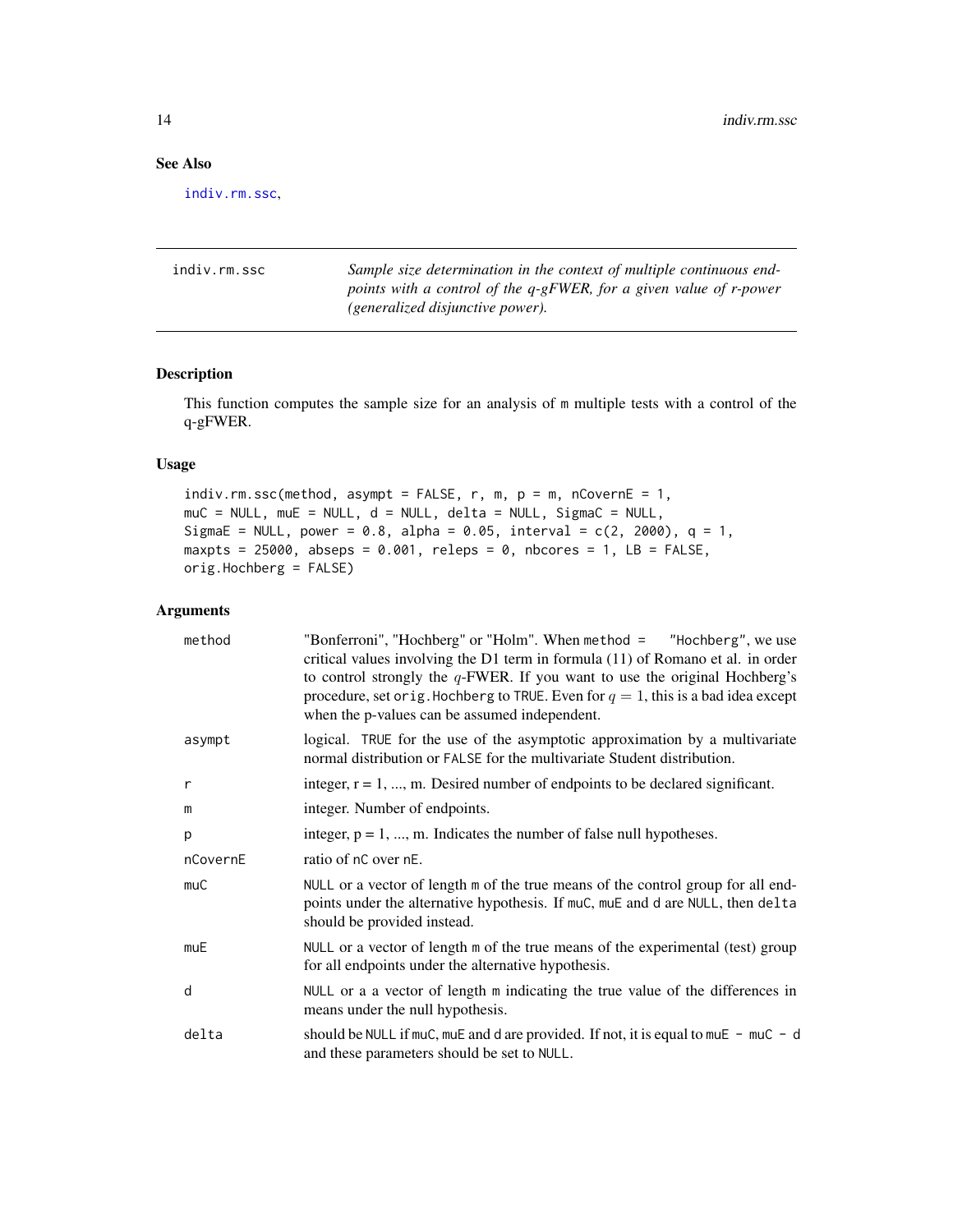| SigmaC        | matrix giving the covariances between the m primary endpoints in the control<br>group.                                                                                                                                                               |
|---------------|------------------------------------------------------------------------------------------------------------------------------------------------------------------------------------------------------------------------------------------------------|
| SigmaE        | matrix giving the covariances between the m primary endpoints in the experi-<br>mental (test) group.                                                                                                                                                 |
| power         | a value which correponds to the chosen r-power.                                                                                                                                                                                                      |
| alpha         | a value which corresponds to the chosen q-gFWER type-I control bound.                                                                                                                                                                                |
| interval      | an interval of values in which to search for the sample size. Left endpoint should<br>be greater than or equal to 2.                                                                                                                                 |
| q             | integer. Value of 'q' $(q=1,,m)$ in the q-gFWER of Romano et al., which is the<br>probability to make at least q false rejections. The default value q=1 corresponds<br>to the classical FWER control.                                               |
| maxpts        | convergence parameter used in the GenzBretz function. A good choice is $min(25000 * 10 \land true$ .comp.<br>where true.complexity is computed with the complexity function. But note<br>that this might considerably increase the computation time! |
| abseps        | convergence parameter used in the GenzBretz function. A good choice is max (0.001 / true.complexit<br>where true.complexity is computed with the complexity function. But note<br>that this might considerably increase the computation time!        |
| releps        | relative error tolerance as double used in the GenzBretz function.                                                                                                                                                                                   |
| nbcores       | integer. Number of cores to use for parallel computations.                                                                                                                                                                                           |
| <b>LB</b>     | logical. Should we use a load balancing parallel computation.                                                                                                                                                                                        |
| orig.Hochberg | logical. To use the standard Hochberg's procedure.                                                                                                                                                                                                   |

## Value

The required sample size.

#### Note

Results can differ from one time to another because the results of the function pmvt are random. If this is the case, you should consider increasing maxpts and decreasing abseps. In any case, you should always double check using one of the functions Psirms, Psirmu or Psirmd if the sample size you obtained gives you the intended power, with an acceptable error (or at least compute the power a few times with various seeds to see if results are stable).

## Author(s)

P. Lafaye de Micheaux, B. Liquet and J. Riou

#### References

Delorme P., Lafaye de Micheaux P., Liquet B., Riou, J. (2015). Type-II Generalized Family-Wise Error Rate Formulas with Application to Sample Size Determination. Submitted to *Statistics in Medicine.*

Romano J. and Shaikh A. (2006) Stepup Procedures For Control of Generalizations of the Familywise Error Rate. *The Annals of Statistics*, 34(4), 1850–1873.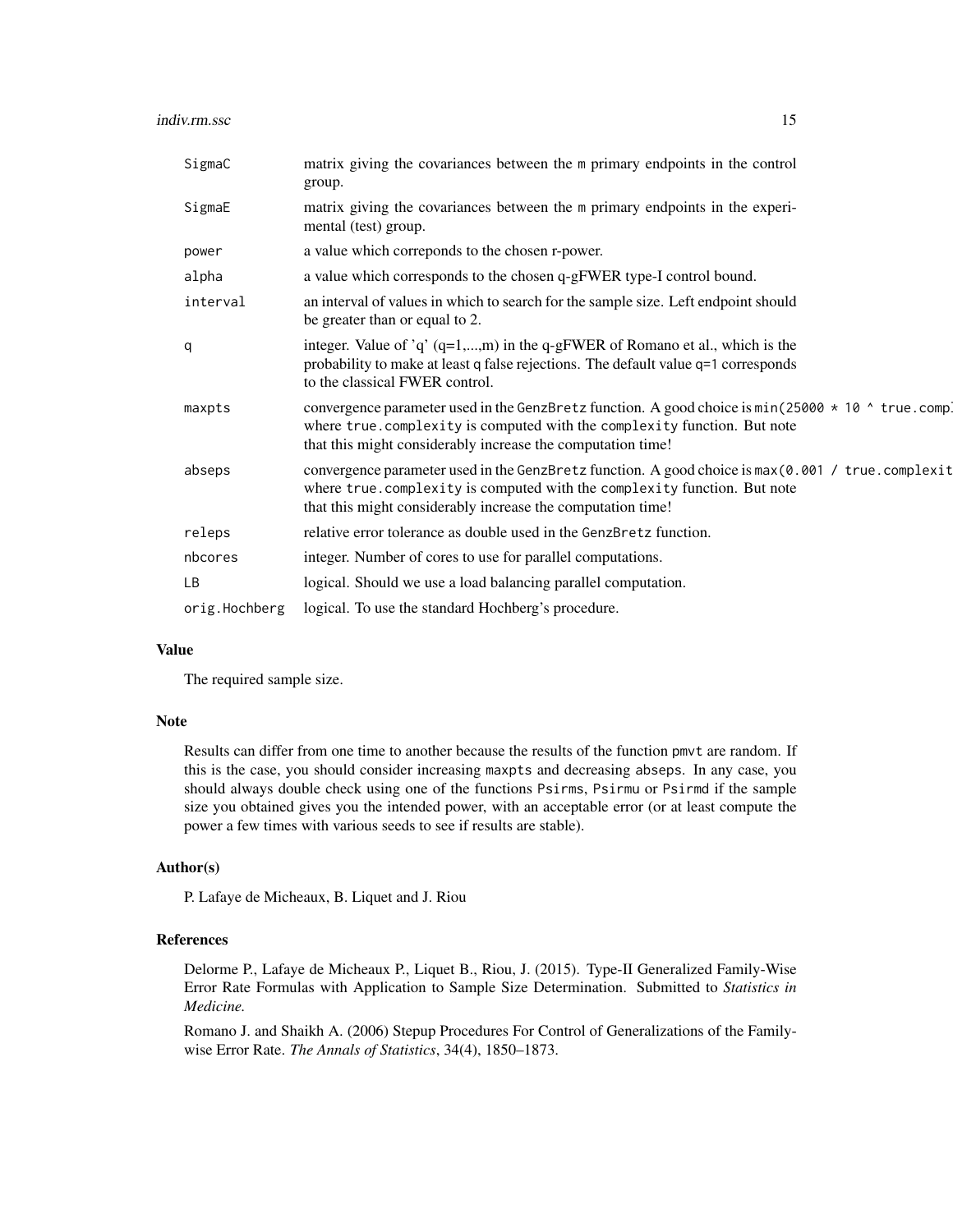#### See Also

[indiv.analysis](#page-11-1),

## Examples

```
## Not run:
# Pneumovacs example (takes 37 mn to compute on 1 core)
# Treatment effect
delta <- c(0.55, 0.34, 0.38, 0.20, 0.70, 0.38, 0.86)
# Variances of the m endpoints
var <- c(0.3520, 0.6219, 0.5427, 0.6075, 0.6277,
0.5527, 0.8066) ^ 2
# Covariance matrix
cov \leq matrix(1, ncol = 7, nrow = 7)
cov[1, 2:7] \leftarrow cov[2:7, 1] \leftarrow c(0.1341692, 0.1373891, 0.07480123,0.1401267, 0.1280336, 0.1614103)
cov[2, 3:7] <- cov[3:7, 2] <- c(0.2874531, 0.18451960, 0.3156895,
0.2954996, 0.3963837)
cov[3, 4:7] <- cov[4:7, 3] <- c(0.19903400, 0.2736123, 0.2369907, 0.3423579)
cov[4, 5:7] <- cov[5:7, 4] <- c(0.1915028, 0.1558958, 0.2376056)
cov[5, 6:7] \leftarrow cov[6:7, 5] \leftarrow c(0.2642217, 0.3969920)cov[6, 7] <- cov[7, 6] <- 0.3352029
diag(cov) <- var
indiv.rm.ssc(method = "Hochberg", asympt = FALSE, r = 3, m = 7, p = 7, nCovernE = 1,
muC = NULL, muE = NULL, d = NULL, delta = delta, SigmaC = cov,
SigmaE = cov, power = 0.8, alpha = 0.05, interval = c(10, 2000), q = 1)
# Pre-RELAX-AHF example from the paper by Teerlink et al. (2009),
# Relaxin for the treatment of patients with acute heart failure
# (Pre-RELAX-AHF): a multicentre, randomised,
# placebo-controlled, parallel-group, dose-finding phase IIb
# study, Lancet, 373: 1429--39
# Table 2 page 1432:
# ------------------
# Proportion with moderately or markedly better dyspnoea at 6 h, 12 h, and 24 h (Likert): 23% 40%
# Dyspnoea AUC change from baseline to day 5 (VAS [mmxh]): 1679 (2556) 2567 (2898)
# Worsening heart failure through day 5: 21% 12%
# Length of stay (days): 12.0 (7.3) 10.2 (6.1)
# Days alive out of hospital: 44.2 (14.2) 47.9 (10.1)
# KM cardiovascular death or readmission (HR, 95% CI): 17.2% 2.6% (0.13, 0.02--1.03); p=0.053
# KM cardiovascular death (HR, 95% CI): 14.3% 0.0% (0.00, 0.00--0.98); p=0.046
# Table 4 page 1436:
# ------------------
# >=25% increase at day 5: 8 (13%) 9 (21%)
# >=26 micro-mol/L increase at days 5 and 14: 4 (7%) 3 (7%)
muC <- c(23 / 100, 1679, 1 - 21 / 100, -12.0, 44.2, 1 - 17.2 / 100, 1 -
```
<span id="page-15-0"></span>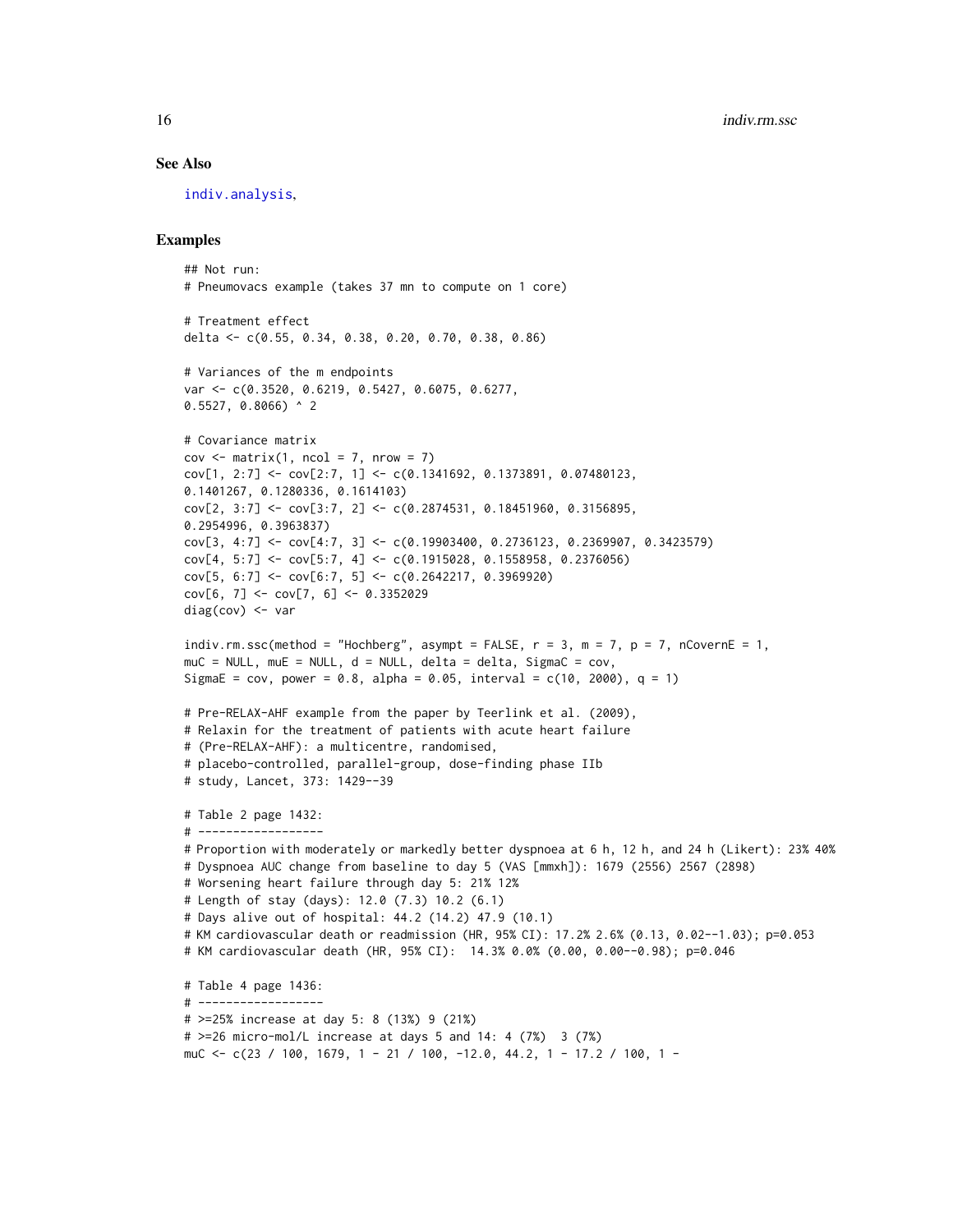```
14.3 / 100, 13 / 100, 7 / 100)
muE <- c(40 / 100, 2567, 1 - 12 / 100, -10.2, 47.9, 1 - 2.60 / 100, 1,
         21 / 100, 7 / 100)
sdC <- c(sqrt(0.23 * (1 - 0.23)), 2556, sqrt(0.79 * (1 - 0.79)), 7.3,
14.2, sqrt(0.828 \star (1 - 0.828)), sqrt(0.857 \star (1 - 0.857)), sqrt(0.13 \star(1 - 0.13), sqrt(0.07 * (1 - 0.07)))sdE <- c(sqrt(0.4 * (1 - 0.4)) , 2898, sqrt(0.88 * (1 - 0.88)), 6.1,<br>10.1, sqrt(0.974 * (1 - 0.974)), 1e-12 , sqrt(0.21 * (1 - 0.21)),
10.1, sqrt(0.974 \times (1 - 0.974)), 1e-12
 sqrt(0.07 * (1 - 0.07)))m < -9rho < -0.1cor < - matrix(rho, nrow = m, ncol = m)
diag(cor) <-1sd.pooled \le sqrt(0.5 \star sdE + 0.5 \star sdC)
SigmaE <- diag(sdE) %*% cor %*% diag(sdE)
SigmaC <-diag(sdC) %*% cor %*% diag(sdC)
indiv.rm.ssc(method = "Bonferroni", asympt = FALSE, r = 6, m = 9, p = 9, nCovernE = 1,
  muC = NULL, muE = NULL, d = rep(0.0, m), delta = (muE - muC) / sd.pooled,
  SigmaC = cor, SigmaE = cor, power = 0.8, alpha = 0.1, interval = c(2, 500),
  q = 1, maxpts = 25000, abseps = 0.01, nbcores = 1, LB = TRUE)
## End(Not run)
```
matrix.type.compute *Computation of matrix type*

## Description

This function determines the type of matrix structure of  $\Sigma_E$  and  $\Sigma_C$ , which can be multisample sphericity (type 1), multisample variance components (type 2), multisample compound symmetry (type 3) or unstructured variance components (type 4).

#### Usage

```
matrix.type.compute(SigmaE, SigmaC, display.type = FALSE)
```
## Arguments

| SigmaE       | matrix giving the covariances between the m primary endpoints in the experi-<br>mental (test) group. |
|--------------|------------------------------------------------------------------------------------------------------|
| SigmaC       | matrix giving the covariances between the m primary endpoints in the control<br>group.               |
| display.type | Logical. Should we display the (name of) type of the matrices.                                       |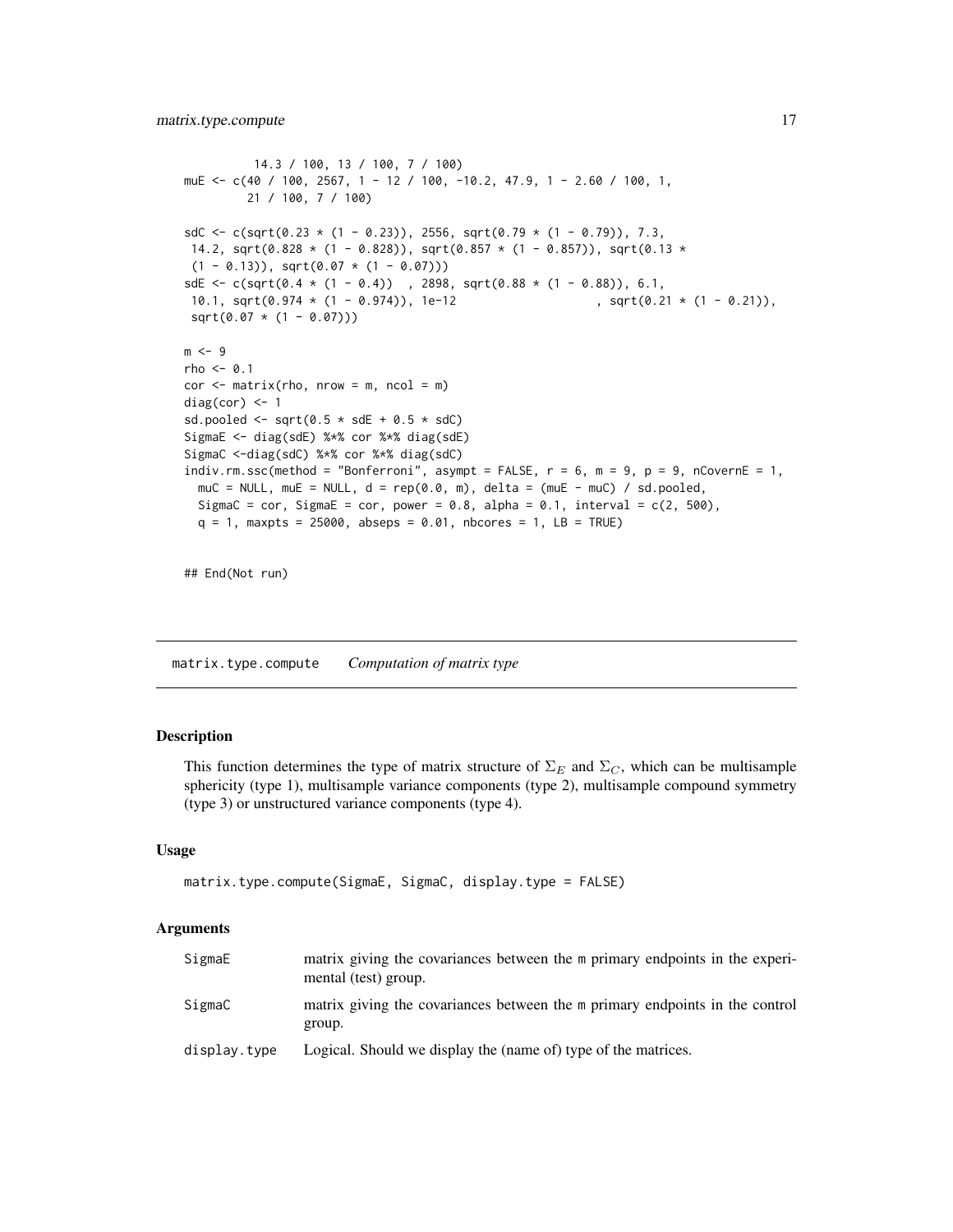#### Value

Integer indicating the structure of the matrices: 1 if both are of type 1, 2 if both are of type 2, 3 if both are of type 3 or 4 if one of them is of type 4.

## Author(s)

P. Lafaye de Micheaux, B. Liquet and J. Riou

#### See Also

[indiv.analysis](#page-11-1),

## Examples

```
## Not run:
# Variances of the m endpoints
var <- c(0.3520, 0.6219, 0.5427, 0.6075, 0.6277,
0.5527, 0.8066) ^ 2
# Covariance matrix
cov \leq -\text{matrix}(1, \text{ncol} = 7, \text{nrow} = 7)cov[1, 2:7] <- cov[2:7, 1] <- c(0.1341692, 0.1373891, 0.07480123,
0.1401267, 0.1280336, 0.1614103)
cov[2, 3:7] <- cov[3:7, 2] <- c(0.2874531, 0.18451960, 0.3156895,
0.2954996, 0.3963837)
cov[3, 4:7] <- cov[4:7, 3] <- c(0.19903400, 0.2736123, 0.2369907, 0.3423579)
cov[4, 5:7] <- cov[5:7, 4] <- c(0.1915028, 0.1558958, 0.2376056)
cov[5, 6:7] \leftarrow cov[6:7, 5] \leftarrow c(0.2642217, 0.3969920)cov[6, 7] < -cov[7, 6] < -0.3352029diag(cov) <- var
matrix.type.compute(SigmaE = cov, SigmaC = cov, display = TRUE)
## End(Not run)
```
<span id="page-17-1"></span>

montecarlo *Monte carlo computation of power.*

#### Description

This function approximates the power for a given sample size using a Monte Carlo simulation.

## Usage

```
montecarlo(method, M = 100000, nE, r, m, nCovernE = 1, muC,
muE, d = rep(0.0, m), SigmaE, SigmaC, alpha =
0.05, q = 1, nbcores = parallel::detectCores() - 1, alternative =
"greater",
orig.Hochberg = FALSE)
```
<span id="page-17-0"></span>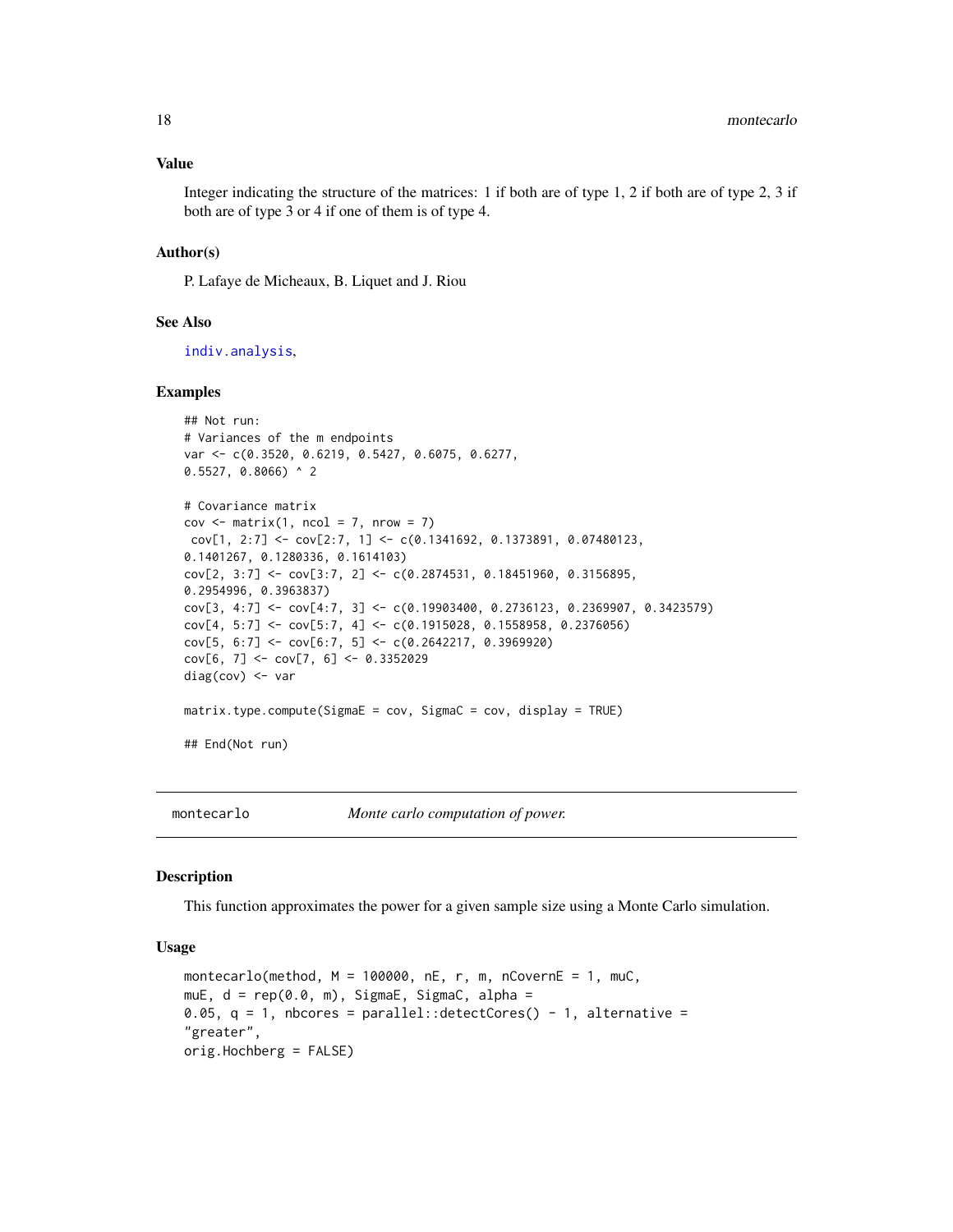## montecarlo 19

## Arguments

| method        | "Bonferroni", "Holm" or "Hochberg". When method = "Hochberg", we use<br>critical values involving the D1 term in formula (11) of Romano et al. in order<br>to control strongly the $q$ -FWER. If you want to use the original Hochberg's<br>procedure, set or ig. Hochberg to TRUE. Even for $q = 1$ , this is a bad idea except<br>when the p-values can be assumed independent. |
|---------------|-----------------------------------------------------------------------------------------------------------------------------------------------------------------------------------------------------------------------------------------------------------------------------------------------------------------------------------------------------------------------------------|
| M             | number of Monte Carlo repetitions. Dmitrienko et al. (2013) suggested to take<br>$M = 10$ $\land$ 5.                                                                                                                                                                                                                                                                              |
| nE            | integer. Sample size for the experimental (test) group.                                                                                                                                                                                                                                                                                                                           |
| r             | integer, $r = 1, , m$ . Desired number of endpoints to be declared significant.                                                                                                                                                                                                                                                                                                   |
| m             | integer. Number of endpoints.                                                                                                                                                                                                                                                                                                                                                     |
| nCovernE      | ratio of nC over nE.                                                                                                                                                                                                                                                                                                                                                              |
| muC           | vector of length m of the true means of the control group for all endpoints under<br>the alternative hypothesis.                                                                                                                                                                                                                                                                  |
| muE           | vector of length m of the true means of the experimental (test) group for all<br>endpoints under the alternative hypothesis.                                                                                                                                                                                                                                                      |
| d             | vector of length m indicating the true value of the differences in means under the<br>null hypothesis.                                                                                                                                                                                                                                                                            |
| SigmaE        | matrix indicating the covariances between the m primary endpoints in the exper-<br>imental (test) group. See Details.                                                                                                                                                                                                                                                             |
| SigmaC        | matrix indicating the covariances between the m primary endpoints in the control<br>group. See Details.                                                                                                                                                                                                                                                                           |
| alpha         | a value which corresponds to the chosen q-gFWER type-I control bound.                                                                                                                                                                                                                                                                                                             |
| q             | integer. Value of 'q' $(q = 1, , m)$ in the q-gFWER of Romano et al., which is the<br>probability to make at least q false rejections. The default value q=1 corresponds<br>to the classical FWER control.                                                                                                                                                                        |
| nbcores       | number of cores to use for the computations.                                                                                                                                                                                                                                                                                                                                      |
| alternative   | NOT USED YET. Character string specifying the alternative hypothesis, must<br>be one of "two.sided", "greater" or "less".                                                                                                                                                                                                                                                         |
| orig.Hochberg | logical. To use the standard Hochberg's procedure.                                                                                                                                                                                                                                                                                                                                |

## Value

rpowBonf or rpowHoch or rpowHolm List with one element giving the computed power.

## Author(s)

P. Lafaye de Micheaux, B. Liquet and J. Riou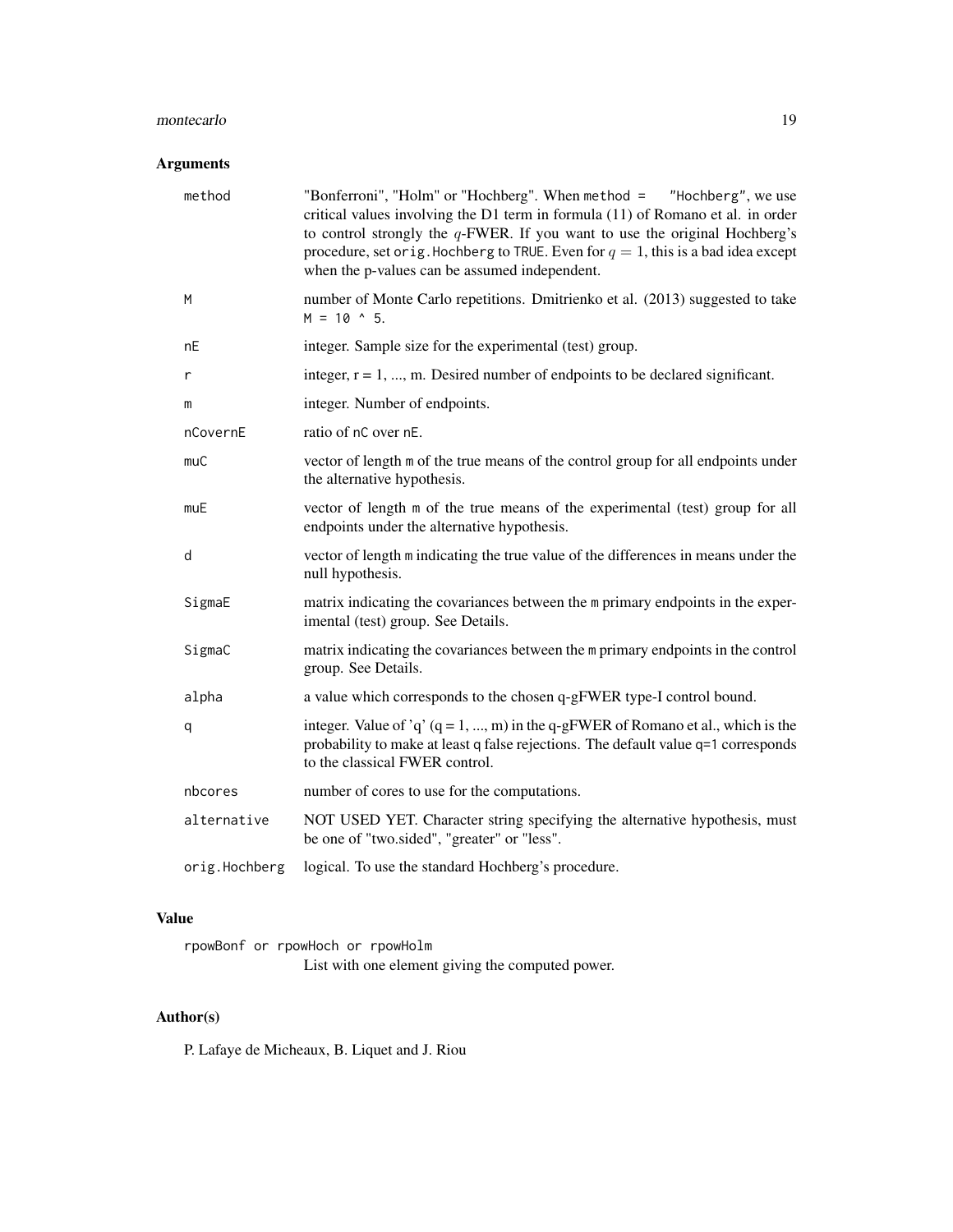#### <span id="page-19-0"></span>References

Delorme P., Lafaye de Micheaux P., Liquet B., Riou, J. (2015). Type-II Generalized Family-Wise Error Rate Formulas with Application to Sample Size Determination. Submitted to *Statistics in Medicine.*

Romano J. and Shaikh A. (2006) Stepup Procedures For Control of Generalizations of the Familywise Error Rate. *The Annals of Statistics*, 34(4), 1850–1873.

## See Also

[indiv.analysis](#page-11-1),

plot.rPower *Plot of an rPower object*

## Description

For an rPower object which has been produced by [montecarlo](#page-17-1), this function plots the distribution (estimated by Monte-Carlo) of the number of significant results (i.e, the realized values  $r$ ).

## Usage

## S3 method for class 'rPower'  $plot(x, \ldots)$ 

## Arguments

|                         | The name of an object of class rPower.                                                       |
|-------------------------|----------------------------------------------------------------------------------------------|
| $\cdot$ $\cdot$ $\cdot$ | Some methods for this generic require additional arguments. None are used in<br>this method. |

#### Value

Returns graphs.

#### Author(s)

P. Lafaye de Micheaux, B. Liquet and J. Riou

#### References

Delorme P., Lafaye de Micheaux P., Liquet B., Riou, J. (2015). Type-II Generalized Family-Wise Error Rate Formulas with Application to Sample Size Determination. Submitted to *Statistics in Medicine.*

## See Also

[montecarlo](#page-17-1)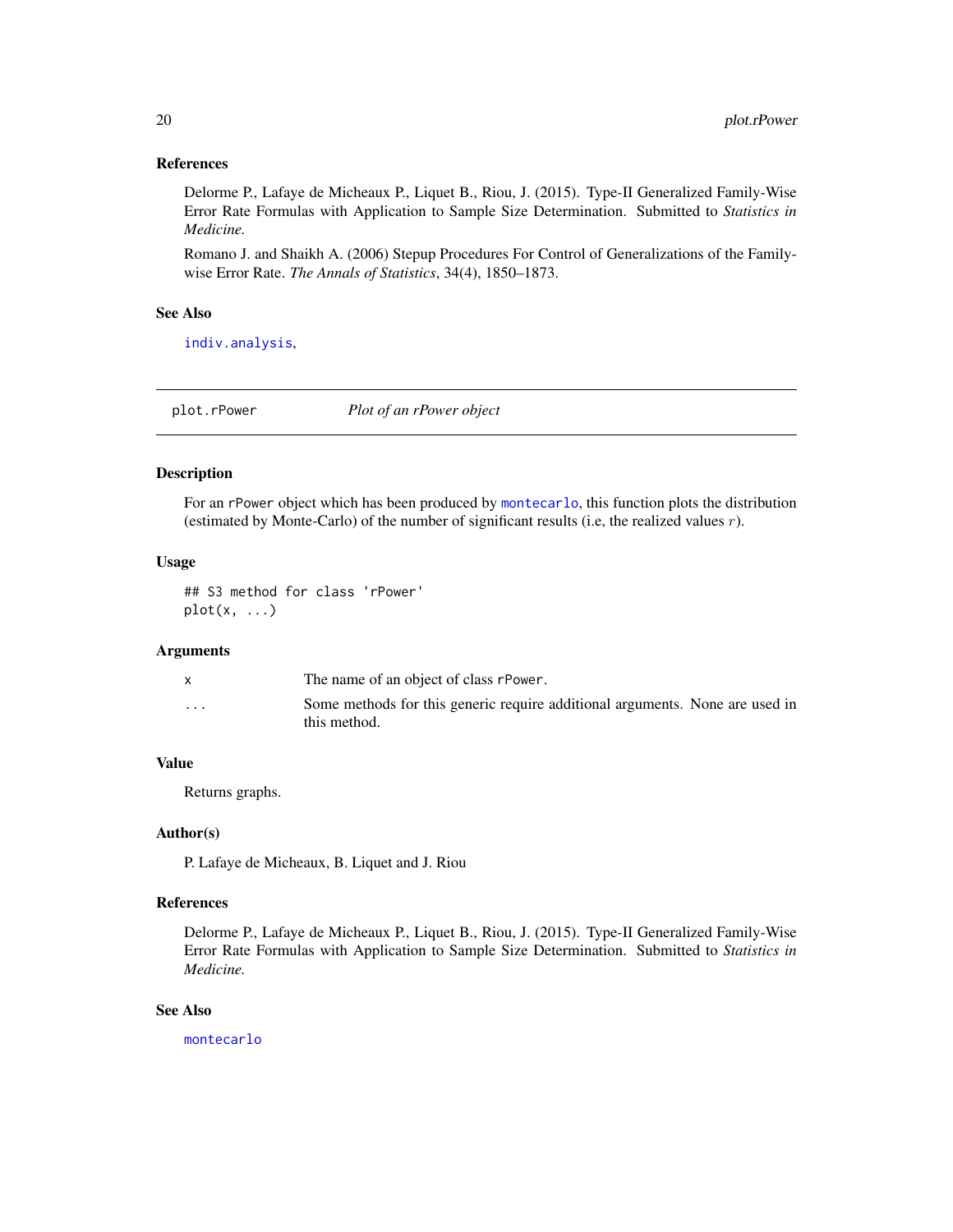<span id="page-20-0"></span>

## Description

This function computes the power for an analysis of m multiple tests with a control of the q-gFWER with the Holm procedure.

## Usage

```
Psirmd(r, m, p = m, nE, nCovernE = 1, delta, SigmaC, SigmaE,
alpha = 0.05, q = 1, asympt = FALSE,
maxpts = 25000, abseps = 0.001, releps = 0, nbcores = 1, LB = FALSE)
```
## Arguments

| $\mathsf{r}$ | integer, $r = 1, \dots, m$ . Desired number of endpoints to be declared significant.                                                                                                                                                                                            |
|--------------|---------------------------------------------------------------------------------------------------------------------------------------------------------------------------------------------------------------------------------------------------------------------------------|
| m            | integer. Number of endpoints.                                                                                                                                                                                                                                                   |
| p            | integer, $p = 1, , m$ . Indicates the number of false null hypotheses.                                                                                                                                                                                                          |
| nE           | integer. Sample size for the experimental (test) group.                                                                                                                                                                                                                         |
| nCovernE     | Ratio of nC over nE.                                                                                                                                                                                                                                                            |
| delta        | vector of length $m$ equal to $m \times 1 - m \times 1 - d$ .                                                                                                                                                                                                                   |
| SigmaC       | matrix giving the covariances between the m primary endpoints in the control<br>group.                                                                                                                                                                                          |
| SigmaE       | matrix giving the covariances between the m primary endpoints in the experi-<br>mental (test) group.                                                                                                                                                                            |
| alpha        | a value which corresponds to the chosen q-gFWER type-I control bound.                                                                                                                                                                                                           |
| q            | integer. Value of 'q' $(q=1,,m)$ in the q-gFWER of Romano et al., which is the<br>probability to make at least q false rejections. The default value q=1 corresponds<br>to the classical FWER control.                                                                          |
| asympt       | logical. TRUE for the use of the asymptotic approximation by a multivariate<br>normal distribution or FALSE for the multivariate Student distribution.                                                                                                                          |
| maxpts       | convergence parameter used in the GenzBretz function. A suggested choice is<br>min(25000 * true.complexity, .Machine\$integer.max) where true.complexity<br>is computed with the complexity function. But note that this might consider-<br>ably increase the computation time! |
| abseps       | convergence parameter used in the GenzBretz function. A suggested choice is<br>max(0.001 / true.complexity, 1e-08) where true.complexity is com-<br>puted with the complexity function. But note that this might considerably in-<br>crease the computation time!               |
| releps       | relative error tolerance as double used in the GenzBretz function.                                                                                                                                                                                                              |
| nbcores      | integer. Number of cores to use for parallel computations.                                                                                                                                                                                                                      |
| <b>LB</b>    | logical. Should we use a load balancing parallel computation.                                                                                                                                                                                                                   |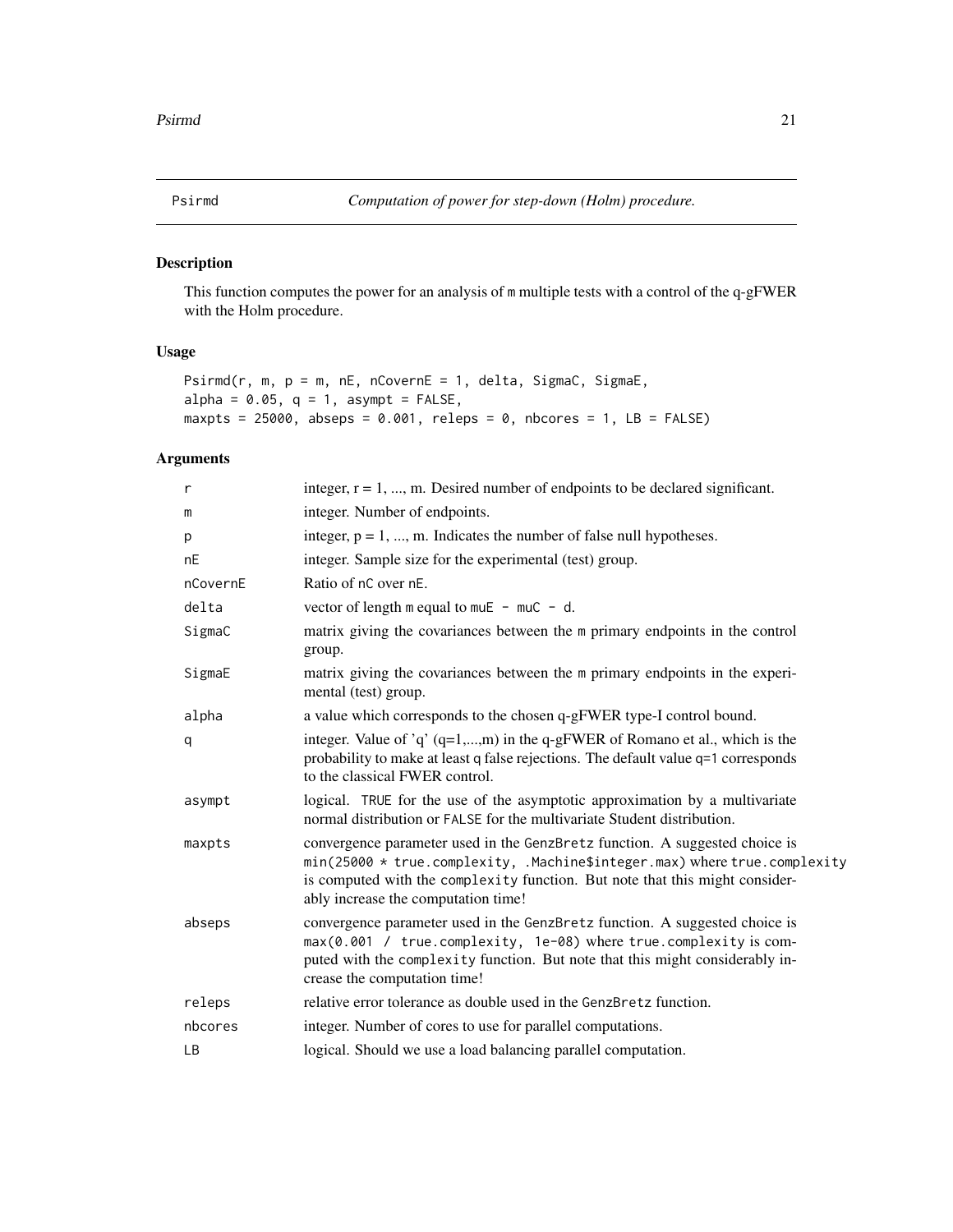22 **Psirms Psirms Psirms** 

## Value

List with two components:

| pow   | The computed power.                                                                |
|-------|------------------------------------------------------------------------------------|
| error | The sum of the absolute estimated errors for each call to the pmvt (or pmvnorm)    |
|       | function. The number of such calls is given (in the non exchangeable case) by      |
|       | the function complexity. Note that in the exchangeable case, some probabilities    |
|       | are weighted. So an error committed on such a probability is also inflated with    |
|       | the same weight. Note also that this global error does not take into account       |
|       | the signs of the individual errors and is thus most certainly higher than the true |
|       | error. In other words, you are 99 percent sure that the true power is between      |
|       | 'pow' - 'error' and 'pow' + 'error', but it is also probably much closer to 'pow', |
|       | particularly if the complexity is large.                                           |

## Note

Results can differ from one time to another because the results of the function pmvt are random. If this is the case, you should consider increasing maxpts and decreasing abseps.

## Author(s)

P. Lafaye de Micheaux, B. Liquet and J. Riou

## References

Delorme P., Lafaye de Micheaux P., Liquet B., Riou, J. (2015). Type-II Generalized Family-Wise Error Rate Formulas with Application to Sample Size Determination. Submitted to *Statistics in Medicine.*

Romano J. and Shaikh A. (2006) Stepup Procedures For Control of Generalizations of the Familywise Error Rate. *The Annals of Statistics*, 34(4), 1850–1873.

#### See Also

[indiv.analysis](#page-11-1),

Psirms *Computation of power for single step (Bonferroni) procedure.*

## Description

This function computes the power for an analysis of m multiple tests with a control of the q-gFWER by a Bonferroni procedure.

### Usage

```
P\text{sirms}(r, m, p = m, nE, nCovernE = 1, delta, SigmaC, SigmaE,alpha = 0.05, q = 1, asympt = FALSE,
maxpts = 25000, abseps = 0.001, releps = 0, nbcores = 1, LB = FALSE)
```
<span id="page-21-0"></span>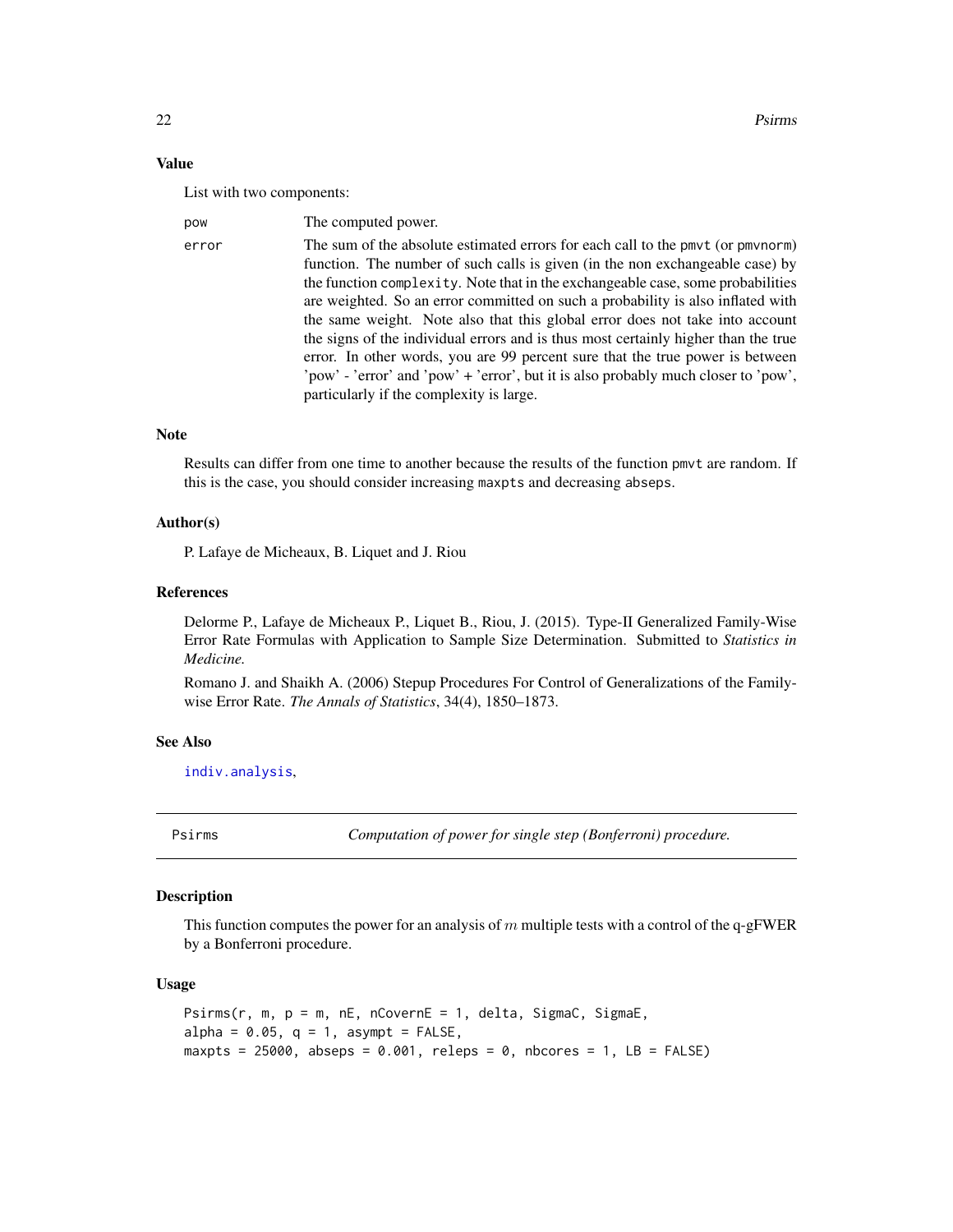#### Psirms 23

## Arguments

| $\mathsf{r}$ | integer, $r = 1, , m$ . Desired number of endpoints to be declared significant.                                                                                                                                                                                                 |
|--------------|---------------------------------------------------------------------------------------------------------------------------------------------------------------------------------------------------------------------------------------------------------------------------------|
| m            | integer. Number of endpoints.                                                                                                                                                                                                                                                   |
| p            | integer, $p = 1, , m$ . Indicates the number of false null hypotheses.                                                                                                                                                                                                          |
| nE           | integer. Sample size for the experimental (test) group.                                                                                                                                                                                                                         |
| nCovernE     | Ratio of nC over nE.                                                                                                                                                                                                                                                            |
| delta        | vector of length $m$ equal to $m \times 1 - m \times 1 - d$ .                                                                                                                                                                                                                   |
| SigmaC       | matrix giving the covariances between the m primary endpoints in the control<br>group.                                                                                                                                                                                          |
| SigmaE       | matrix giving the covariances between the m primary endpoints in the experi-<br>mental (test) group.                                                                                                                                                                            |
| alpha        | a value which corresponds to the chosen q-gFWER type-I control bound.                                                                                                                                                                                                           |
| q            | integer. Value of 'q' $(q=1,,m)$ in the q-gFWER of Romano et al., which is the<br>probability to make at least q false rejections. The default value q=1 corresponds<br>to the classical FWER control.                                                                          |
| asympt       | logical. TRUE for the use of the asymptotic approximation by a multivariate<br>normal distribution or FALSE for the multivariate Student distribution.                                                                                                                          |
| maxpts       | convergence parameter used in the GenzBretz function. A suggested choice is<br>min(25000 * true.complexity, .Machine\$integer.max) where true.complexity<br>is computed with the complexity function. But note that this might consider-<br>ably increase the computation time! |
| abseps       | convergence parameter used in the GenzBretz function. A suggested choice is<br>max(0.001 / true.complexity, 1e-08) where true.complexity is com-<br>puted with the complexity function. But note that this might considerably in-<br>crease the computation time!               |
| releps       | relative error tolerance as double used in the GenzBretz function.                                                                                                                                                                                                              |
| nbcores      | integer. Number of cores to use for parallel computations.                                                                                                                                                                                                                      |
| LB           | logical. Should we use a load balancing parallel computation.                                                                                                                                                                                                                   |

## Value

List with two components:

| pow   | The computed power.                                                                                                                                                                                                                                                                                                                                                                                                                                                                                                                                                                                                                                                                                                                     |
|-------|-----------------------------------------------------------------------------------------------------------------------------------------------------------------------------------------------------------------------------------------------------------------------------------------------------------------------------------------------------------------------------------------------------------------------------------------------------------------------------------------------------------------------------------------------------------------------------------------------------------------------------------------------------------------------------------------------------------------------------------------|
| error | The total sum of the absolute estimated errors for each call to the pmvt (or<br>pmynorm) function. The number of such calls is given (in the non exchange-<br>able case) by the function complexity. Note that in the exchangeable case,<br>some probabilities are weighted. So an error committed on such a probability is<br>also inflated with the same weight. Note also that this global error does not take<br>into account the signs of the individual errors and is thus most certainly higher<br>than the true error. In other words, you are 99 percent sure that the true power is<br>between 'pow' - 'error' and 'pow' + 'error', but it is also probably much closer<br>to 'pow', particularly if the complexity is large. |
|       |                                                                                                                                                                                                                                                                                                                                                                                                                                                                                                                                                                                                                                                                                                                                         |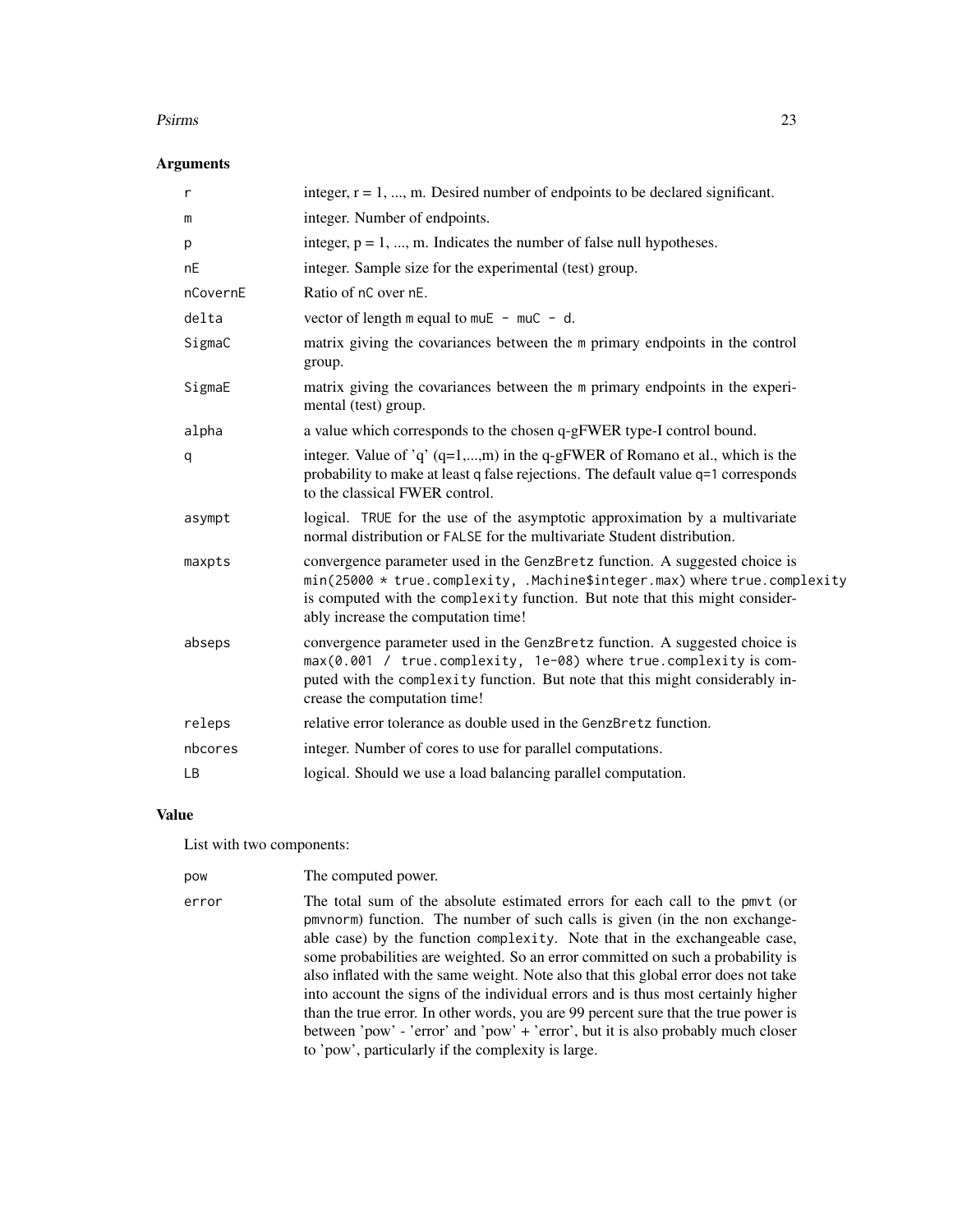## <span id="page-23-0"></span>Note

Results can differ from one time to another because the results of the function pmvt are random. If this is the case, you should consider increasing maxpts and decreasing abseps.

## Author(s)

P. Lafaye de Micheaux, B. Liquet and J. Riou

## References

Delorme P., Lafaye de Micheaux P., Liquet B., Riou, J. (2015). Type-II Generalized Family-Wise Error Rate Formulas with Application to Sample Size Determination. Submitted to *Statistics in Medicine.*

Romano J. and Shaikh A. (2006) Stepup Procedures For Control of Generalizations of the Familywise Error Rate. *The Annals of Statistics*, 34(4), 1850–1873.

## See Also

[indiv.analysis](#page-11-1),

Psirmu *Computation of power for step-up (Hochberg) procedure.*

## Description

This function computes the power for an analysis of m multiple tests with a control of the q-gFWER with the Hochberg procedure.

#### Usage

```
Psim(r, m, p = m, nE, nCovernE = 1, delta, SigmaC, SigmaE,alpha = 0.05, q = 1, asympt = FALSE,
maxpts = 25000, abseps = 0.001, releps = 0, nbcores = 1, LB = FALSE,
orig.Hochberg = FALSE)
```
## Arguments

| $\mathsf{r}$ | integer, $r = 1, , m$ . Desired number of endpoints to be declared significant.        |
|--------------|----------------------------------------------------------------------------------------|
| m            | integer. Number of endpoints.                                                          |
| p            | integer, $p = 1, , m$ . Indicates the number of false null hypotheses.                 |
| nE           | integer. Sample size for the experimental (test) group.                                |
| nCovernE     | Ratio of nC over nE.                                                                   |
| delta        | vector of length m equal to muE $-$ muC $-$ d.                                         |
| SigmaC       | matrix giving the covariances between the m primary endpoints in the control<br>group. |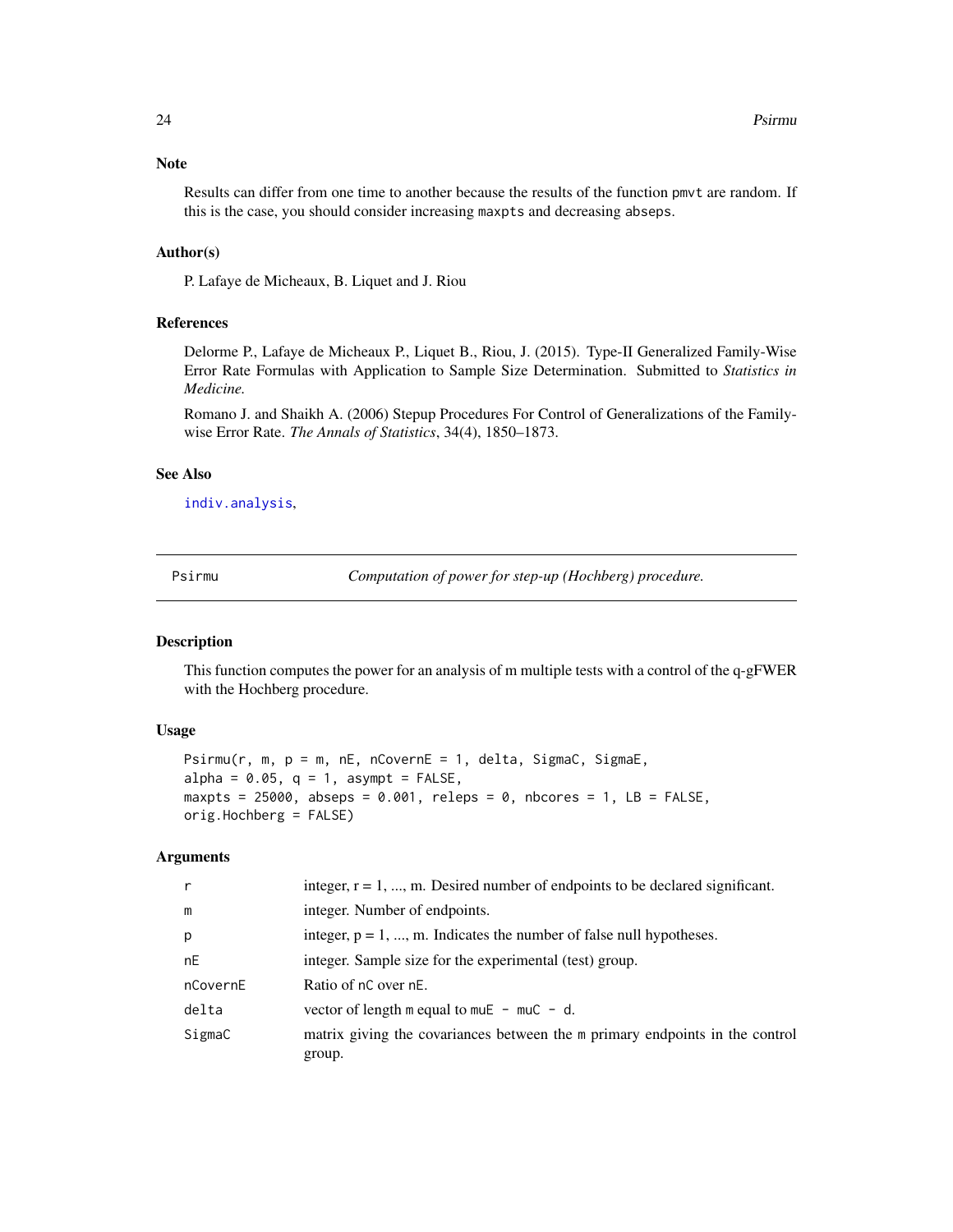#### Psirmu 25

| SigmaE        | matrix giving the covariances between the m primary endpoints in the experi-<br>mental (test) group.                                                                                                                                                                            |
|---------------|---------------------------------------------------------------------------------------------------------------------------------------------------------------------------------------------------------------------------------------------------------------------------------|
| alpha         | a value which corresponds to the chosen q-gFWER type-I control bound.                                                                                                                                                                                                           |
| q             | integer. Value of 'q' $(q=1,,m)$ in the q-gFWER of Romano et al., which is the<br>probability to make at least q false rejections. The default value q=1 corresponds<br>to the classical FWER control.                                                                          |
| asympt        | logical. TRUE for the use of the asymptotic approximation by a multivariate<br>normal distribution or FALSE for the multivariate Student distribution.                                                                                                                          |
| maxpts        | convergence parameter used in the GenzBretz function. A suggested choice is<br>min(25000 * true.complexity, .Machine\$integer.max) where true.complexity<br>is computed with the complexity function. But note that this might consider-<br>ably increase the computation time! |
| abseps        | convergence parameter used in the GenzBretz function. A suggested choice is<br>max(0.001 / true.complexity, 1e-08) where true.complexity is com-<br>puted with the complexity function. But note that this might considerably in-<br>crease the computation time!               |
| releps        | relative error tolerance as double used in the GenzBretz function.                                                                                                                                                                                                              |
| nbcores       | integer. Number of cores to use for parallel computations.                                                                                                                                                                                                                      |
| LB.           | logical. Should we use a load balancing parallel computation.                                                                                                                                                                                                                   |
| orig.Hochberg | logical. To use the standard Hochberg's procedure.                                                                                                                                                                                                                              |

## Value

List with two components:

| pow   | The computed power.                                                                                                                                                                                                                                                                                                                                                                                                                                                                                                                                                                                                                                                                 |
|-------|-------------------------------------------------------------------------------------------------------------------------------------------------------------------------------------------------------------------------------------------------------------------------------------------------------------------------------------------------------------------------------------------------------------------------------------------------------------------------------------------------------------------------------------------------------------------------------------------------------------------------------------------------------------------------------------|
| error | The sum of the absolute estimated errors for each call to the pmvt (or pmvnorm)<br>function. The number of such calls is given (in the non exchangeable case) by<br>the function complexity. Note that in the exchangeable case, some probabilities<br>are weighted. So an error committed on such a probability is also inflated with<br>the same weight. Note also that this global error does not take into account<br>the signs of the individual errors and is thus most certainly higher than the true<br>error. In other words, you are 99 percent sure that the true power is between<br>'pow' - 'error' and 'pow' + 'error', but it is also probably much closer to 'pow', |
|       | particularly if the complexity is large.                                                                                                                                                                                                                                                                                                                                                                                                                                                                                                                                                                                                                                            |

## Note

Note that we use critical values involving the D1 term in formula (11) of Romano et al. in order to control strongly the  $q$ -FWER. If you want to use the original Hochberg's procedure, set orig. Hochberg to TRUE. Even for  $q = 1$ , this is a bad idea except when the p-values can be assumed independent.

Results can differ from one time to another because the results of the function pmvt are random. If this is the case, you should consider increasing maxpts and decreasing abseps.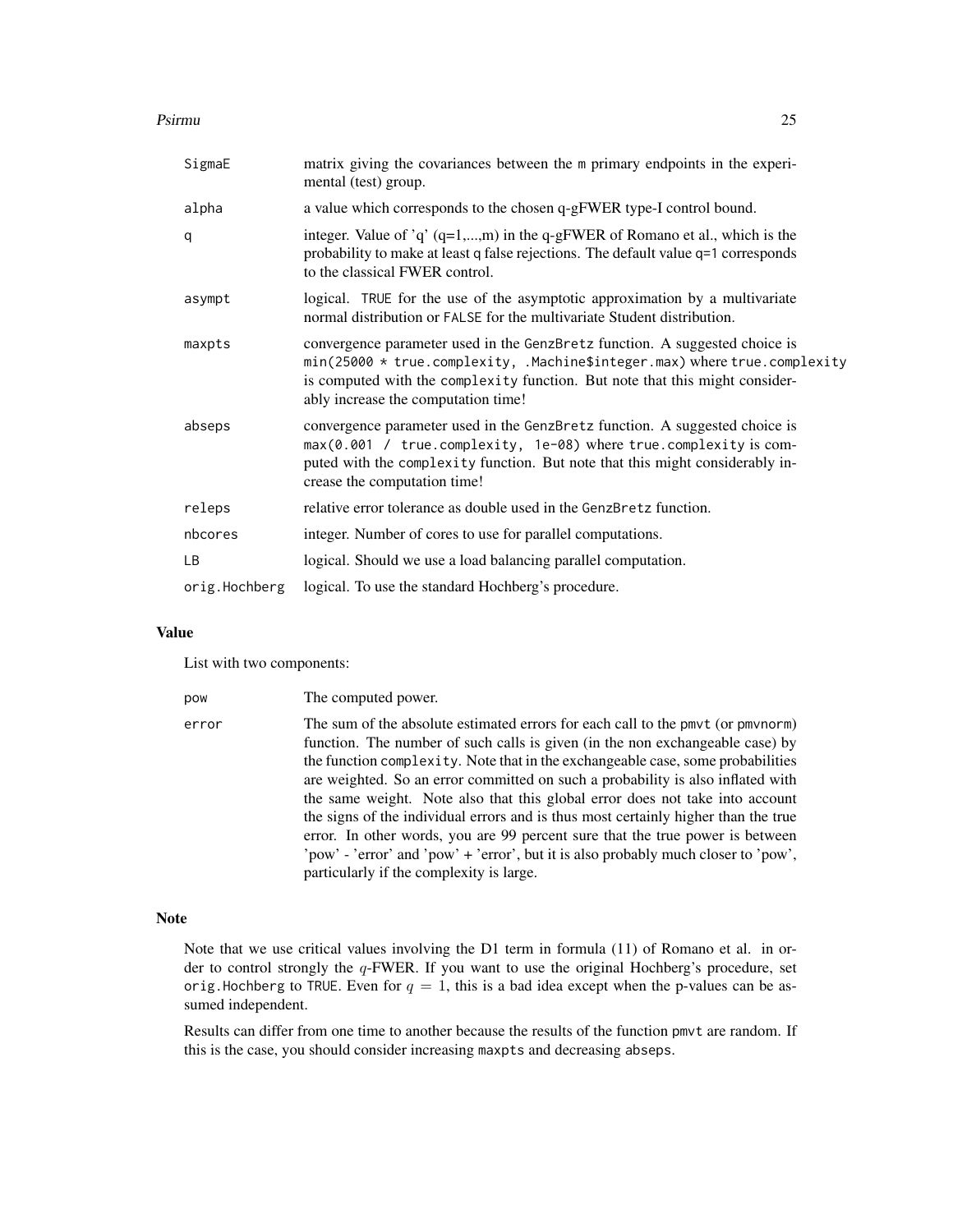## <span id="page-25-0"></span>Author(s)

P. Lafaye de Micheaux, B. Liquet and J. Riou

## References

Delorme P., Lafaye de Micheaux P., Liquet B., Riou, J. (2015). Type-II Generalized Family-Wise Error Rate Formulas with Application to Sample Size Determination. Submitted to *Statistics in Medicine.*

Romano J. and Shaikh A. (2006) Stepup Procedures For Control of Generalizations of the Familywise Error Rate. *The Annals of Statistics*, 34(4), 1850–1873.

## See Also

[indiv.analysis](#page-11-1),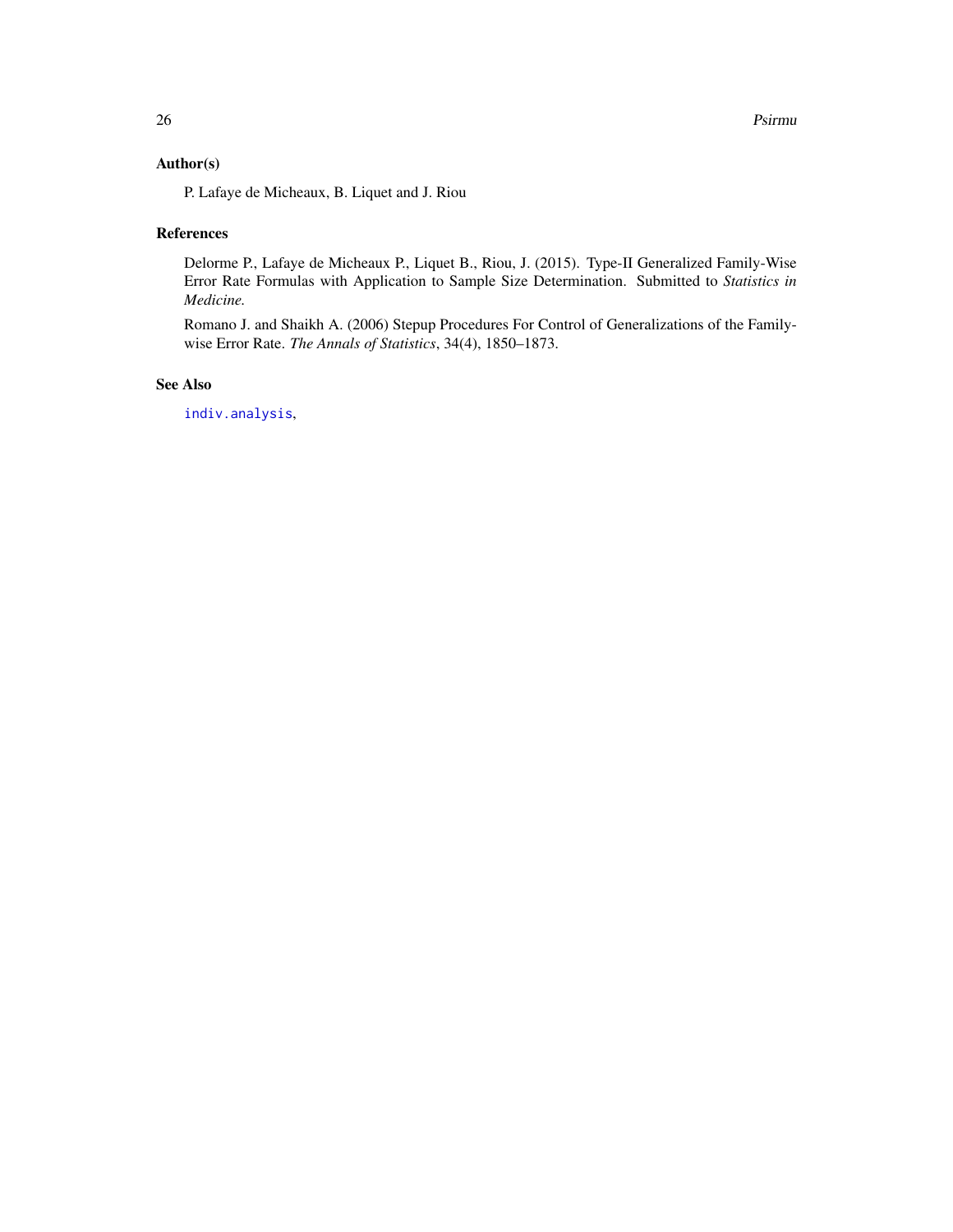# <span id="page-26-0"></span>**Index**

∗Topic Bonferroni Procedure bonferroni.1m.ssc, [3](#page-2-0) indiv.rm.ssc, [14](#page-13-0) Psirms, [22](#page-21-0) ∗Topic Hochberg Procedure Psirmu, [24](#page-23-0) ∗Topic Holm Procedure complexity, [4](#page-3-0) df.compute, [5](#page-4-0) matrix.type.compute, [17](#page-16-0) montecarlo, [18](#page-17-0) Psirmd, [21](#page-20-0) ∗Topic data analysis global.1m.analysis, [7](#page-6-0) indiv.1m.analysis, [9](#page-8-0) indiv.analysis, [12](#page-11-0) rPowerSampleSize-package, [2](#page-1-0) ∗Topic datasets data, [5](#page-4-0) ∗Topic individual procedure indiv.1m.analysis, [9](#page-8-0) indiv.1m.ssc, [11](#page-10-0) indiv.analysis, [12](#page-11-0) rPowerSampleSize-package, [2](#page-1-0) ∗Topic multiple testing bonferroni.1m.ssc, [3](#page-2-0) complexity, [4](#page-3-0) df.compute, [5](#page-4-0) global.1m.analysis, [7](#page-6-0) global.1m.ssc, [8](#page-7-0) indiv.1m.analysis, [9](#page-8-0) indiv.1m.ssc, [11](#page-10-0) indiv.analysis, [12](#page-11-0) indiv.rm.ssc, [14](#page-13-0) matrix.type.compute, [17](#page-16-0) montecarlo, [18](#page-17-0) Psirmd, [21](#page-20-0) Psirms, [22](#page-21-0) Psirmu, [24](#page-23-0)

rPowerSampleSize-package, [2](#page-1-0) ∗Topic multivariate models global.1m.analysis, [7](#page-6-0) global.1m.ssc, [8](#page-7-0) rPowerSampleSize-package, [2](#page-1-0) ∗Topic package bonferroni.1m.ssc, [3](#page-2-0) complexity, [4](#page-3-0) df.compute, [5](#page-4-0) global.1m.analysis, [7](#page-6-0) global.1m.ssc, [8](#page-7-0) indiv.1m.analysis, [9](#page-8-0) indiv.1m.ssc, [11](#page-10-0) indiv.analysis, [12](#page-11-0) indiv.rm.ssc, [14](#page-13-0) matrix.type.compute, [17](#page-16-0) montecarlo, [18](#page-17-0) Psirmd, [21](#page-20-0) Psirms, [22](#page-21-0) Psirmu, [24](#page-23-0) rPowerSampleSize-package, [2](#page-1-0) ∗Topic r power complexity, [4](#page-3-0) df.compute, [5](#page-4-0) indiv.rm.ssc, [14](#page-13-0) matrix.type.compute, [17](#page-16-0) montecarlo, [18](#page-17-0) Psirmd, [21](#page-20-0) Psirms, [22](#page-21-0) Psirmu, [24](#page-23-0) ∗Topic sample size computation bonferroni.1m.ssc, [3](#page-2-0) complexity, [4](#page-3-0) df.compute, [5](#page-4-0) global.1m.ssc, [8](#page-7-0) indiv.1m.ssc, [11](#page-10-0) indiv.rm.ssc, [14](#page-13-0) matrix.type.compute, [17](#page-16-0) montecarlo, [18](#page-17-0)